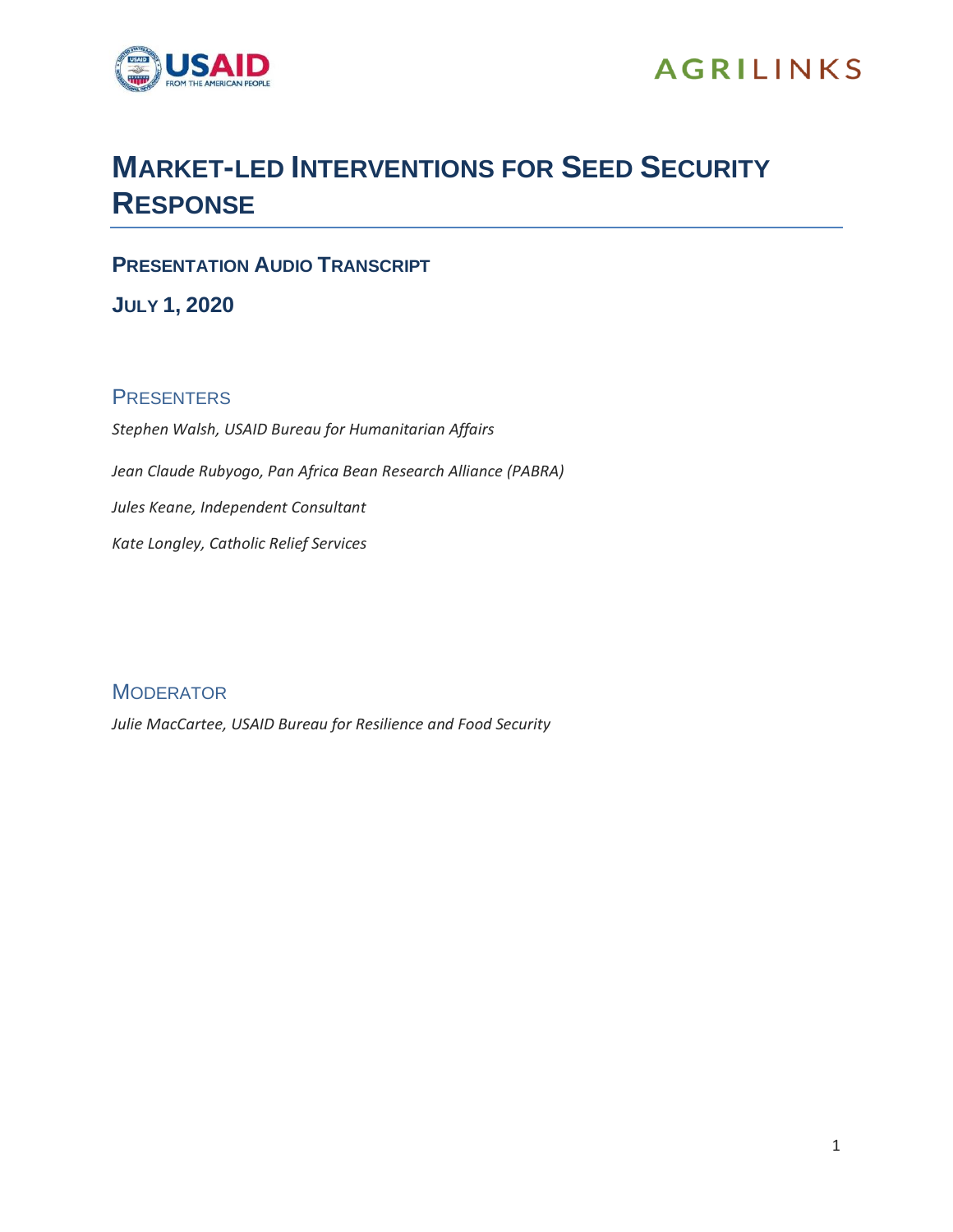#### Julie MacCartee:

Hi everyone. I'm going to do a quick audio check and then we can go ahead and get started. I see that our captioner is capturing my audio, so that is a good sign that I'm coming through clearly. All right. Hello everyone. On behalf of Agrilinks, Feed the Future and the USAID's Bureau for Resilience and Food Security, I would like to welcome you to our webinar today on market-led interventions for seed security response.

## Julie MacCartee:

Today our panelists will be presenting lessons from two reviews of market-led emergency and seed interventions, analyzing both the supply side and the demand side. My name is Julie MacCartee and I'm a knowledge management and learning specialist with the USAID's Bureau for Resilience and Food Security. And I'll be your webinar facilitator today. So you'll hear my voice periodically, especially during our question and answer session. Before we dive into the content, I'd like to go over just a few items to orient you to the webinar. First, please do use the chat box to introduce yourself, ask questions and share any resources you have that are relevant to the content today.

## Julie MacCartee:

We love for our webinars to be interactive. So please don't hold back on sharing whatever you'd like to share in the chat box. We'll be collecting your questions throughout the webinar and we will pause a couple of times along the way to answer some of them. But we'll also have a longer Q&A session at the end after the presentations are complete. Lastly, we are recording this webinar and we will email you the recording, the transcript and any additional resources once they are ready, which is usually in about a week's time, no more than two weeks. And they'll also be posted on the Agrilinks event page for this webinar.

## Julie MacCartee:

Okay. I'm going to introduce our speakers and then we can go ahead and get started. We're excited to have a wonderful panel at seeds system and food security experts on the line to discuss several examples of market-led seed system interventions. So first up will be Julie March, who is division chief for production systems with the USAID Bureau for Resilience and Food security. And she recently came over to RFS from her previous roles as the office of U.S. Foreign Disaster Assistance or OFDA and the Office of Food for Peace. And she will be providing some welcoming remarks and context for today's talk.

## Julie MacCartee:

Next will be Jean Claude Rubyogo, who is the leader of the Bean Program and director of PABRA at the Alliance of Bioversity International and the International Center for Tropical Agriculture, ABC. Jean Claude, will pass it over to Stephen Walsh, who is an agriculture advisor with the USAID Bureau for Humanitarian Affairs, which was formerly the Office of Foreign Disaster Assistance. And next up will be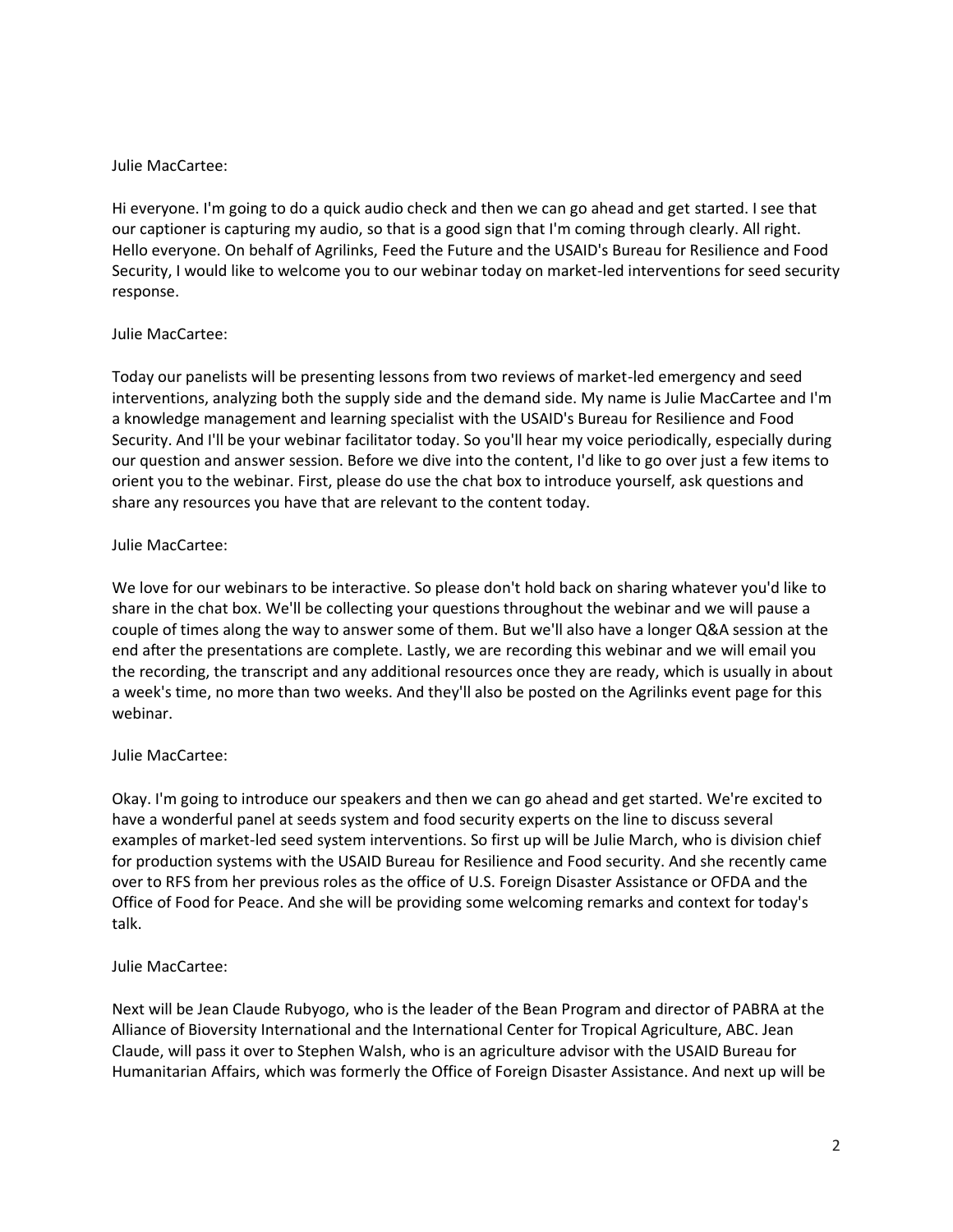Jules Keane, an independent consultant with over 20 years experience in international development in both Africa and Asia.

#### Julie MacCartee:

And lastly, we will have Kate Longley, who currently leads the Humanitarian Aid and Resilience portfolio within the Supporting Seed Systems for Development Activity, S34D. And S34D is a five-year leader with Associates Award, funded by the Feed the Future initiative. So I will pass the microphone over to Julie March to get us underway. Julie.

#### Julie March:

Thank you. Good morning. I'm absolutely thrilled to see Agrilinks supporting seed system month. There aren't a lot of holidays that celebrate seed systems. So I feel like this is finally my holiday. It's very exciting. In many parts of the world, we know that small holder farming and seed access availability and quality is really at the heart of household food security. It can mean the difference between a population that goes hungry or one that's food secure. And a critical piece of seed system support is how both emergency and development actors approach design and implementation of programs.

#### Julie March:

I'm so happy to see the topic of market-led intervention in the ag sector, pre-emergency and beyond getting the attention that it deserves. Globally, we know that the number of large scale disasters are increasing and are coming more frequently in greater magnitude with greater impacts on vulnerable populations. We know that the number of people in need has increased and at the same time that need spans many sectors. So not just agriculture and food security. In the humanitarian sphere, we have to think about shelter, water, sanitation, protection, all of those in addition to other sectors that support people in need. To give you a broad idea of former ASTA programming and agriculture. For FY 2018, about 10% of the total budget of 1.8 billion was for agriculture and food security activities.

#### Julie March:

So what does that actually mean for assistance? If you asked me, I would say that it means that we need to get it right the first time, both to ensure that we do no harm and to ensure that we use stretched resources for maximum impact. There's been considerable thought given to the effects of programming, repeated short-term emergency programs and a recognition that we need to look up and think about things from a longer term perspective. Even if the funding cycle for emergencies is a short one. That technical framing has stretched to a broader consideration of systems, thinking about a response that does no harm should also be based in a thinking about the systems that vulnerable populations are a part of.

#### Julie March:

So when we think about farming systems and market systems and seed systems, we can begin to target the real bottlenecks and ensure that assistance alleviates those or strengthens overall system strengthen functioning. Over the last decade or so, a strong movement has emerged to employ marketbased options when possible. When we use the markets to supply needed goods and emergency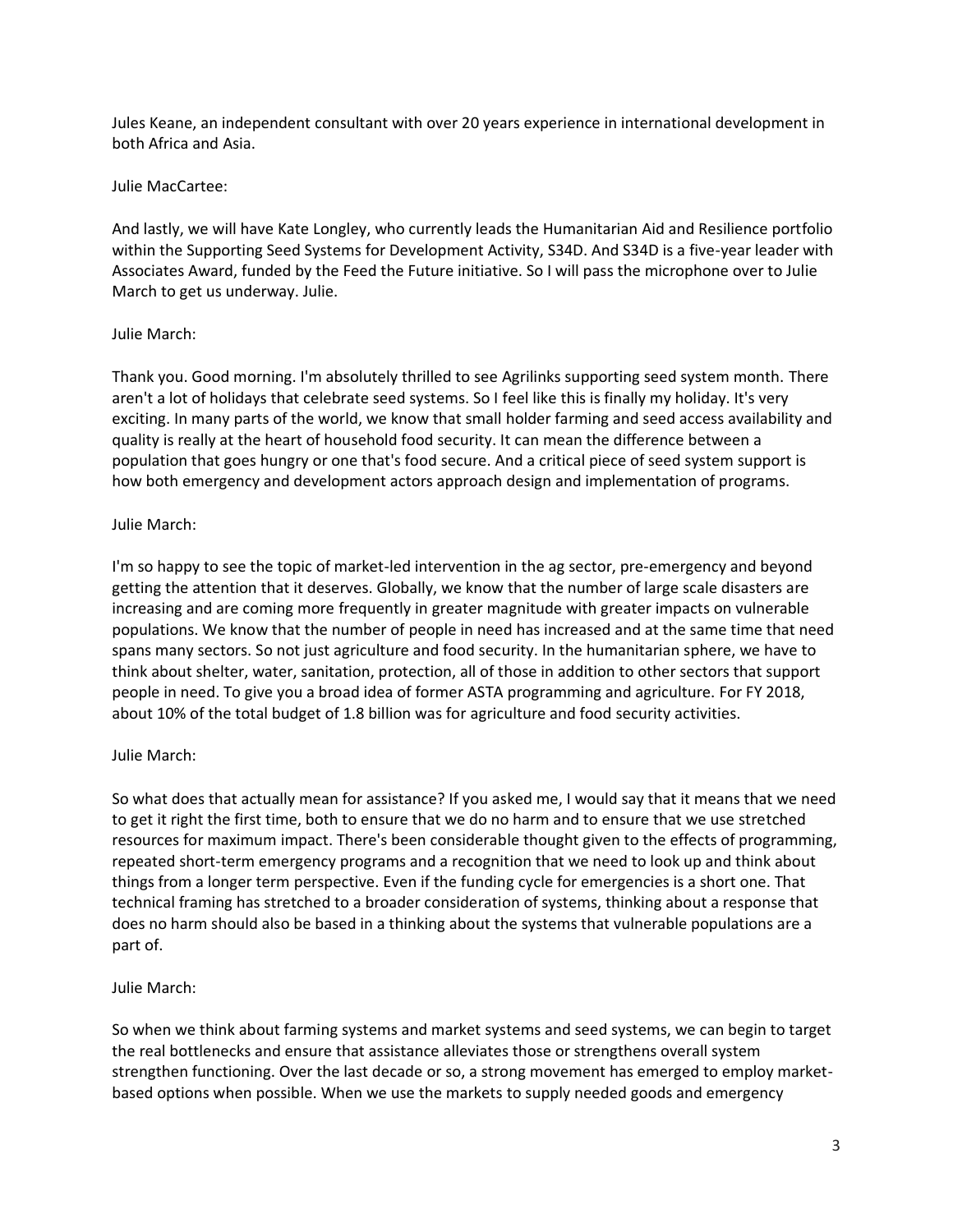response, I think that we put farmers at the center. We enable them to make their own decisions in a more timely fashion in response to information that they have on the growing season and local conditions.

#### Julie March:

Farmer-centered seed support is critical to building resilience for vulnerable populations. Market-based assistance can create lasting commercial linkages between sources of seed and farmers, a critical element for longterm system health. A major challenge for populations at the last mile is sustained access to quality seed of preferred variety. And I think that market-based interventions also begin to nudge development and emergency response closer together. The S34D program that you heard about earlier embodies this interest in following a system and looking at it from both the humanitarian and the development lens. And by supporting all seed channels, we promote better food and seed security outcomes.

## Julie March:

Most importantly, we begin to serve farmers and give them choice. At this point, I'm going to hand it over to our first speaker, Jean Claude, who will talk more about market-based interventions. Thank you.

## Jean Claude:

Thanks Julie. All right. This project [inaudible 00:08:13], Julie indicated. All right. Thank you. So it's supported by USAID through Bureau for Resilience and Food security and also Office of Humanitarian Aid. It has a life span from 2018, almost 12 now, for more than two years up to 2023. Is the leader with associates [inaudible 00:08:47] as I said supported by USAID, Feed the Future. [inaudible 00:08:56] as Julie indicated [inaudible 00:08:58] from different angles of seed system, there's a formal, informal and integrated, there's also humanitarian aspect. All of that together has a bigger consortium led by [inaudible 00:09:15].

## Jean Claude:

With also other partners being Alliance of Bioversity and CIAT through the Pan Africa Bean Research Alliance, [inaudible 00:09:33], which brings in the formal aspects, also aid, PABRA looks on the formal but also integrated seed systems. We also have opportunities international, which deals with... All these requires some finance, so we are looking at how the bank can help the different seed [inaudible 00:09:51] actors, [inaudible 00:09:51] University, which brings in the post-harvest storage, which goes to the quality. And [inaudible 00:10:00] experience also looking on formal. We also have other service providers like [inaudible 00:10:06], New Market Lab, supporting the policy and the necessary. So it has a global mandate as well, not only in Africa but also across the world. So these are the different members of the consortium [inaudible 00:10:15] ABC, CIAT, FDC, opportunity international, PABRA, [inaudible 00:10:30] led by [inaudible 00:10:31], supported by USAID.

#### Jean Claude:

So maybe to give a background on Alliance of Bioversity and CIAT and PABRA, where the two studies we'll see later were part of the work supported by PABRA. So the Alliance of Bioversity International and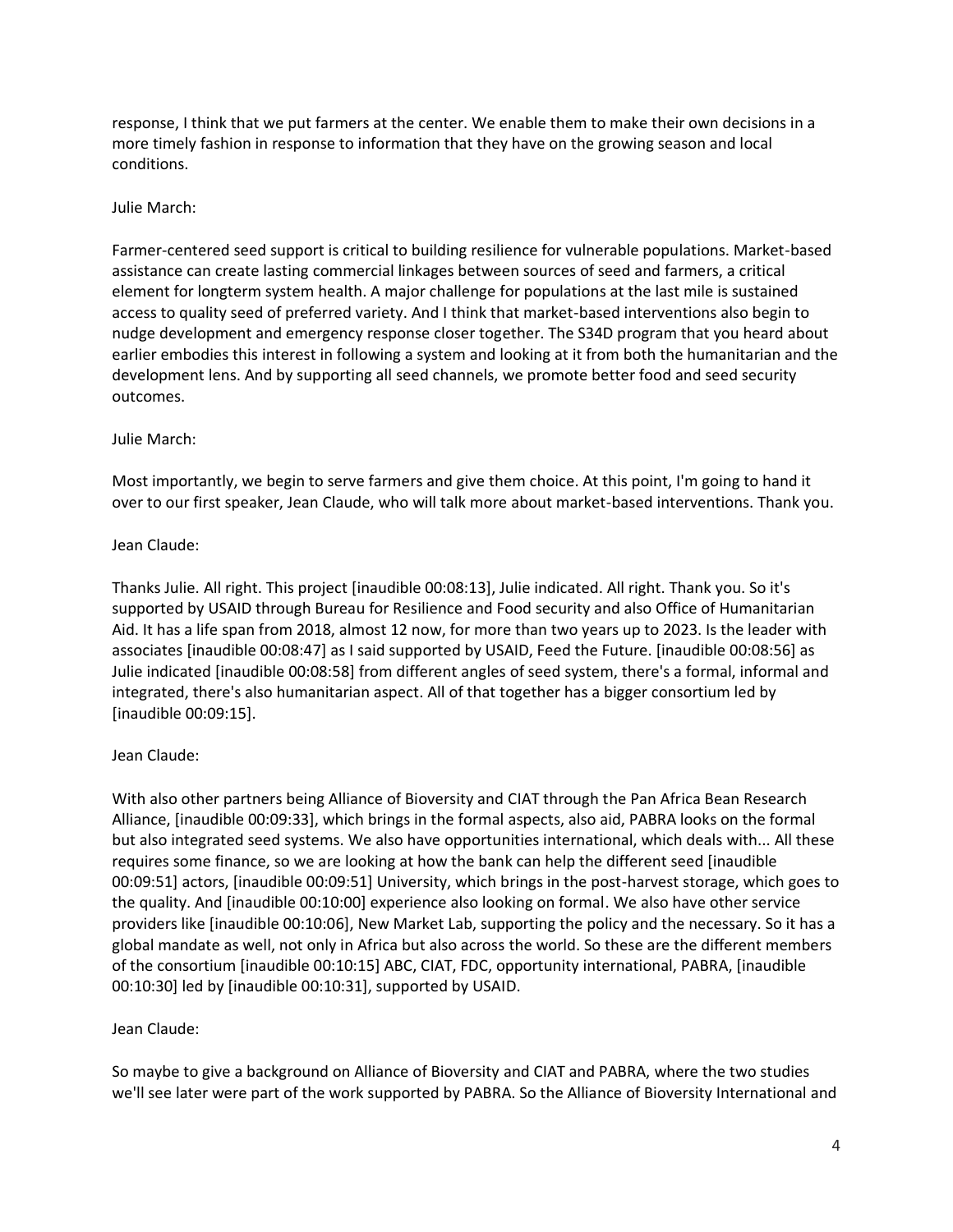CIAT is a member of the CGIAR consortium and the focus on six areas of research delivers, food environment and consumer behavior. But functional landscape, climate action, diversity for food and agriculture, digital inclusion, crop for nutrition and health. That's where the beans which PABRA is part of it. That's where they're hosted by [inaudible 00:11:24] for nutrition and health. So what does PABRA stand for and what does PABRA do? It's the consortium of three major networks, as you can see from the right side, three colors, east and central Africa region, we have one networks [inaudible 00:11:42]. Southern Africa, we have [inaudible 00:11:44]. Southern Africa being such a network in yellow and then also the West Africa being such network in red color. So it's around 31 countries bringing together researchers from national program and CIAT [inaudible 00:12:00] the private sector, dealing with the seed input and the grain as well.

#### Jean Claude:

So we're aiming at improving productivity of beans, beans utilization, commercialization for the benefit of urban and rural poor, including small as well. So we have lots of components also dealing with the seeds. That's why these two cases will be talked about as well. So if you look at our forecast PABRA for what we do in beans, in seed, it's the from the informal to formal, from the community basis to private sector-led. So we have a developed partnership for scaling up this technology, this seed technology, the varieties, speeding up the access to the community. Reducing the time between the [inaudible 00:12:53] used to be like 10 hours around two to three years. We have also [inaudible 00:13:01] more than 30 million, some small holder were able to access, improve the variety of beans in Africa. So we always on constant dynamism to look for best bet to do a better efficiency in production and delivery. That's why we've been able to get private sector interested in beans than before. They are now using farmer in production of [inaudible 00:13:24] the smallpox [inaudible 00:13:24] been also part of what do we initiated at the beginning.

#### Jean Claude:

So then now it has scaled up other crops. We also look at [inaudible 00:13:38] building for the private sector for other [inaudible 00:13:40], support NGO's, we have resource manuals, which you can get from our website. We also deal with the policy at the national level, at the regional level, because this networks there's change of materials, which goes with the private sector trading, as well work with the sub-regional organizations, either COMESA or East Africa community [inaudible 00:14:03] to shape the seed policy.

#### Jean Claude:

But in addition to that, we also have worked on seed system under stress, which again with two cases that Julie talked about, will be detailed in the next discussion. So, that's the background of the seed systems we have. If you look at the seed aid in perspective as seed is always a very exciting topic and particularly seed aid also has brought a lot of studies in the past, those who have been working [inaudible 00:14:43] the seed shares and vouchers, direct seed distribution. So seed is very important in terms of agricultural inputs and development and recovery, committed to more than a hundred million U.S. dollars spend on emergency per year for seed.

#### Jean Claude: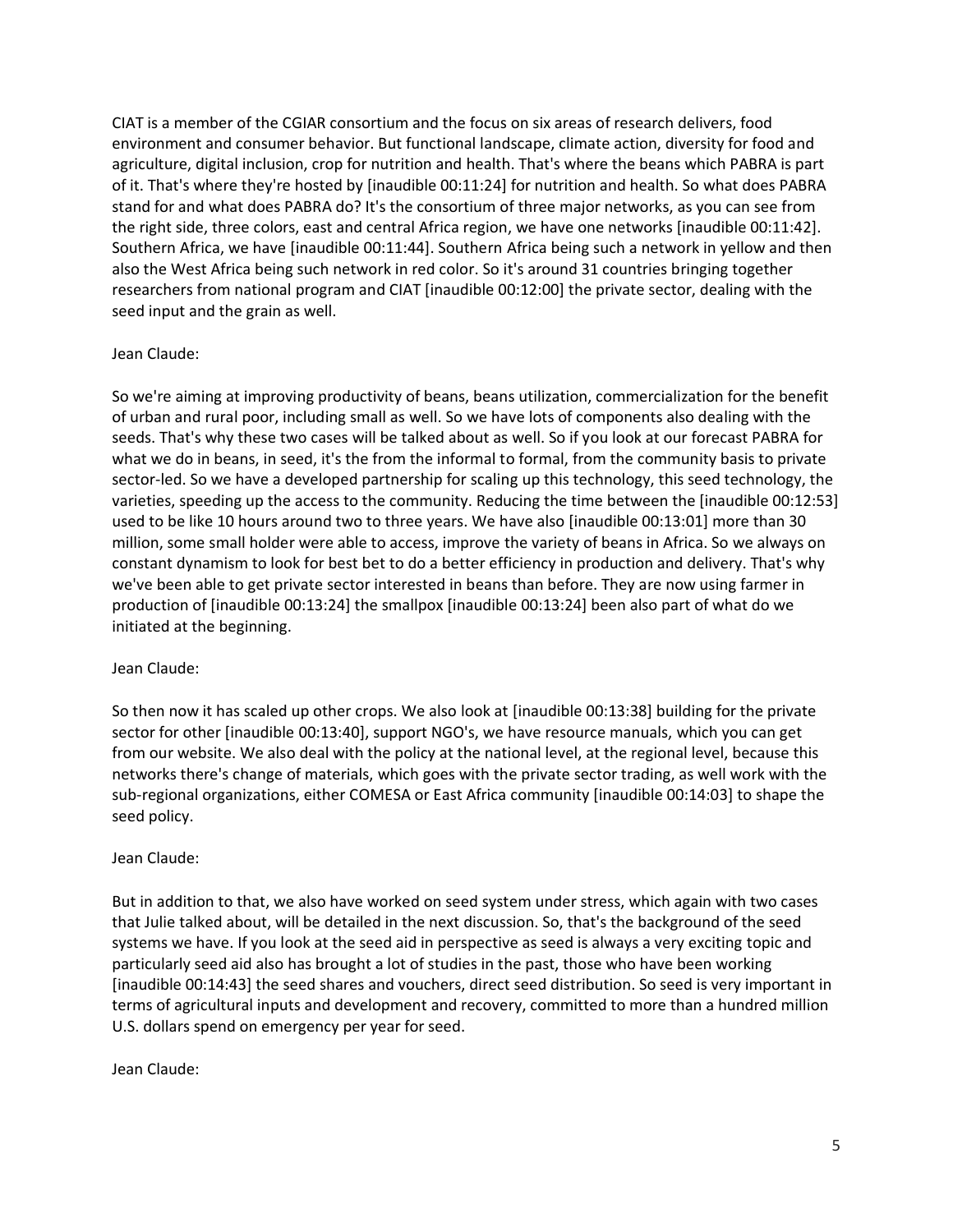The widespread is across many countries but also sometimes they are repetitive. But sometimes they can do harm. I think again Julie said we should avoid this harm to the small holders, because they're already in stress, if you stress them more that's dangerous. But sometimes that happens, how do we go about it? I think that's what you're about to hear from other colleagues. They're repetitive, also they can create aid dependence, which is also sometimes not good. So it may undermine sustainable development of local market. Local market is the key that's where majority of farmers get seeds [inaudible 00:15:32]. So we could avoid disappointing small holders like you can see on that photo. So that's the reality that happens, how do you reduce?

#### Jean Claude:

So the two studies we're going to hear their findings, they will be working on the two side of the coin, supply side and demand side. So the supply side, they will be able to review the practice and the possibility of market-led interventions. We'll have the several cases where the supplies of various varieties improved, how did it go? So again, that's what Steve and Louise. But on behalf of the two, Steve's going to give us some incite. And then we also the demand side where Jules and Dina and Louise worked on. So Jules is going to present that as well. She'll be looking on how [inaudible 00:16:27] different also either direct seed distribution or seed fairs but this time we're going to focus on for cash transfer for seed security in humanitarian setting. So that's the two studies, again, they'll be able to... So I can hand over to Steve to continue from here.

## Stephen Walsh:

Thank you, John Claude. And good morning, everyone. First of all, I want to give a special thanks to Dr. Louise Sperling, who is coauthor with me on this review and it was instrumental in setting the context in framing this review. And I'd also like to make note that everything that I say today is my own opinion. It does not reflect the views or opinions or policies of my current employer. This review was undertaken before I came to work for USAID. And so I just wanted to make it clear that what I say this morning is based on work that was done before I took my current role.

## Stephen Walsh:

So, first I just want to make a quick reference to the purpose of the study. And this was principally to look at a review in an attempt to categorize past experiences. And then secondly, to identify and move best practices forward. Recognizing enablers and also being cognizant of some of the barriers. The methodology for this, the first step was to develop a conceptual framework. This was the framework that we use to analyze a set of case studies and through using that framework, it is the means by which we came up with some findings. So I'll make a quick reference to the conceptual framework.

#### Stephen Walsh:

I'll then discuss very briefly the case studies. This morning, we won't go into the details about the individual case studies. The importance of the case studies is that they enabled us to what we think is to identify some important trends across the cases. And then last week, based on reviewing the cases, we were able to map the cases using the conceptual framework. And from that, we were able to draw what we think are some valuable lessons moving forward.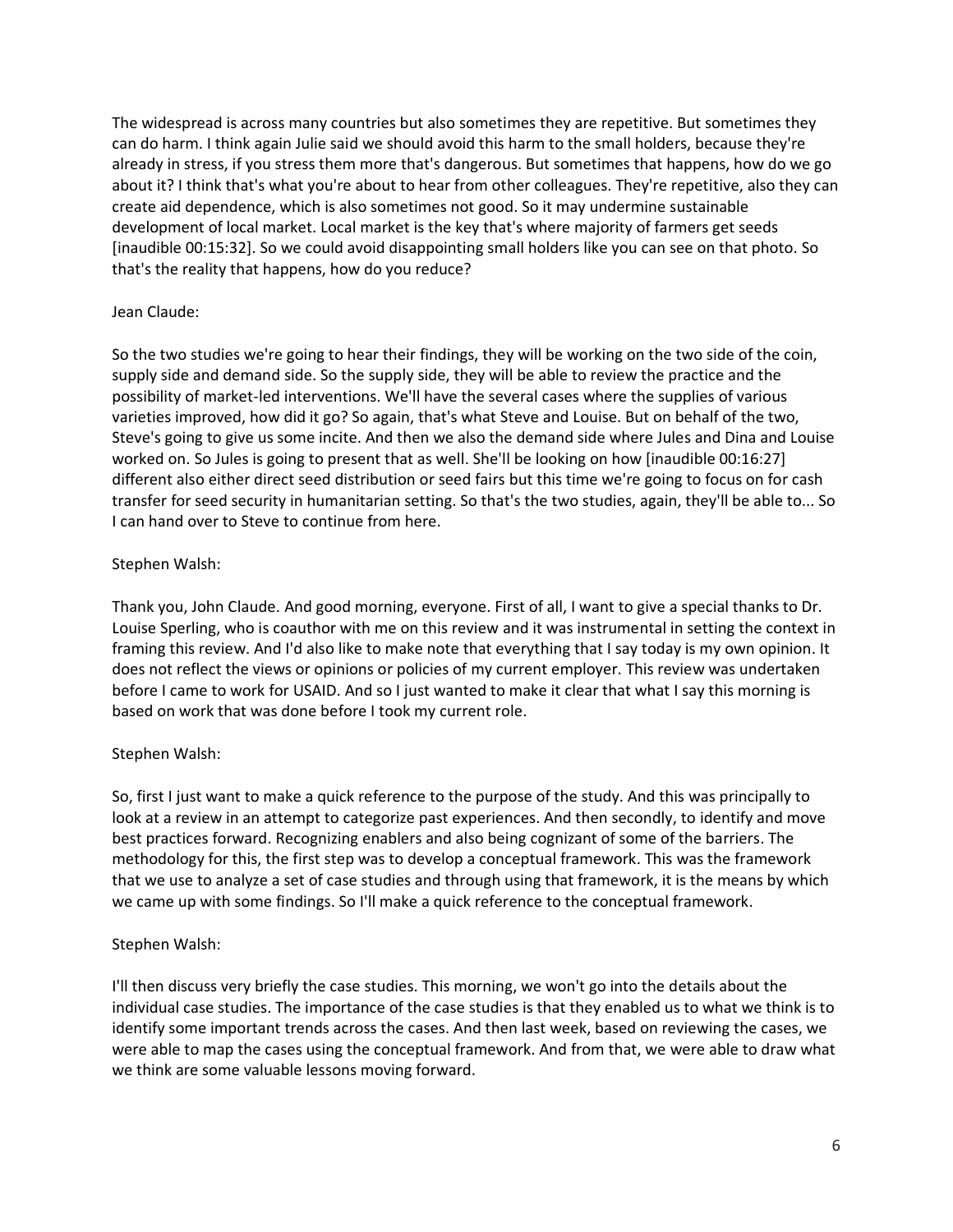#### Stephen Walsh:

So before I get started, I do want to contextualize this talk in the review. First of all, just reminding us that seed aid as is known today has increased exponentially over the last 20 years. And what was under a \$50 million a year industry, if you will, back in the mid to late 90's, as of 2011 and again, these are FAO numbers, we're thankful to FAO for providing these numbers. By 2011, this was at least a \$750 million a year from the year 2011. Another point to note here is that seed is often the first entry point in agriculture for populations and stress. And the seed aid that's being provided is done so with a specific focus on the most vulnerable populations.

## Stephen Walsh:

The other contextual point that I'd like to make is that it's really critical to remind ourselves where the farmers get their seed. Now, we often want to help farmers where we think they shouldn't be. It's very important to start with where farmers are. And this is work that's been very well documented by Louise Sperling with the support of others. This is based on a one to 10,000 observations. The detailed reports backing up this data can be found on seedsystem.org. The important takeaway here, if you look at the orange on the right, is that farmers rely on markets.

## Stephen Walsh:

They rely on markets for seed and this is even more so for small and vulnerable farmers. And so, it is really important for us to recognize the primary importance of markets as a seed source for farmers. And then another point to make here is that while agro dealers are an important source, they represent a very small source. And based on this work, they represent approximately 2% in terms of important source for farmers in accessing their seed. So when we talk about seed markets, I think it's important to consider that, on our left, we have the open markets often called the informal market. And this is typically where farmers will access their cereals [inaudible 00:22:19]. And on the right, we have the more formal markets which tend to have a focus on maize, particularly maize hybrids but also vegetable seeds.

#### Stephen Walsh:

So a quick slide on the conceptual framework. I keep our focus on the left, the details on the conceptual framework on the right but the point I'd like to draw our attention to is that, we adapted the seed security conceptual framework using the parameters of seed availability, seed access and quality. In addition to these parameters, we added an additional parameter to look at two-way information systems. So these were the parameters that we used to look at the cases. And then we also added formal and informal. So we attempted to categorize the cases to the extent to which they were actively engaged with the informal or the formal sector. And a point to make here is that if we look at the right hand side of this slide, we'll see that there's actually many points of intervention to support markets. And these opportunities to support markets are not just with the formal but also on the informal.

#### Stephen Walsh:

So the case studies, in total there were total of 10 case studies. They included both serial vegetatively propagated crops. And the focus here was on seed availability. So while we... Some of these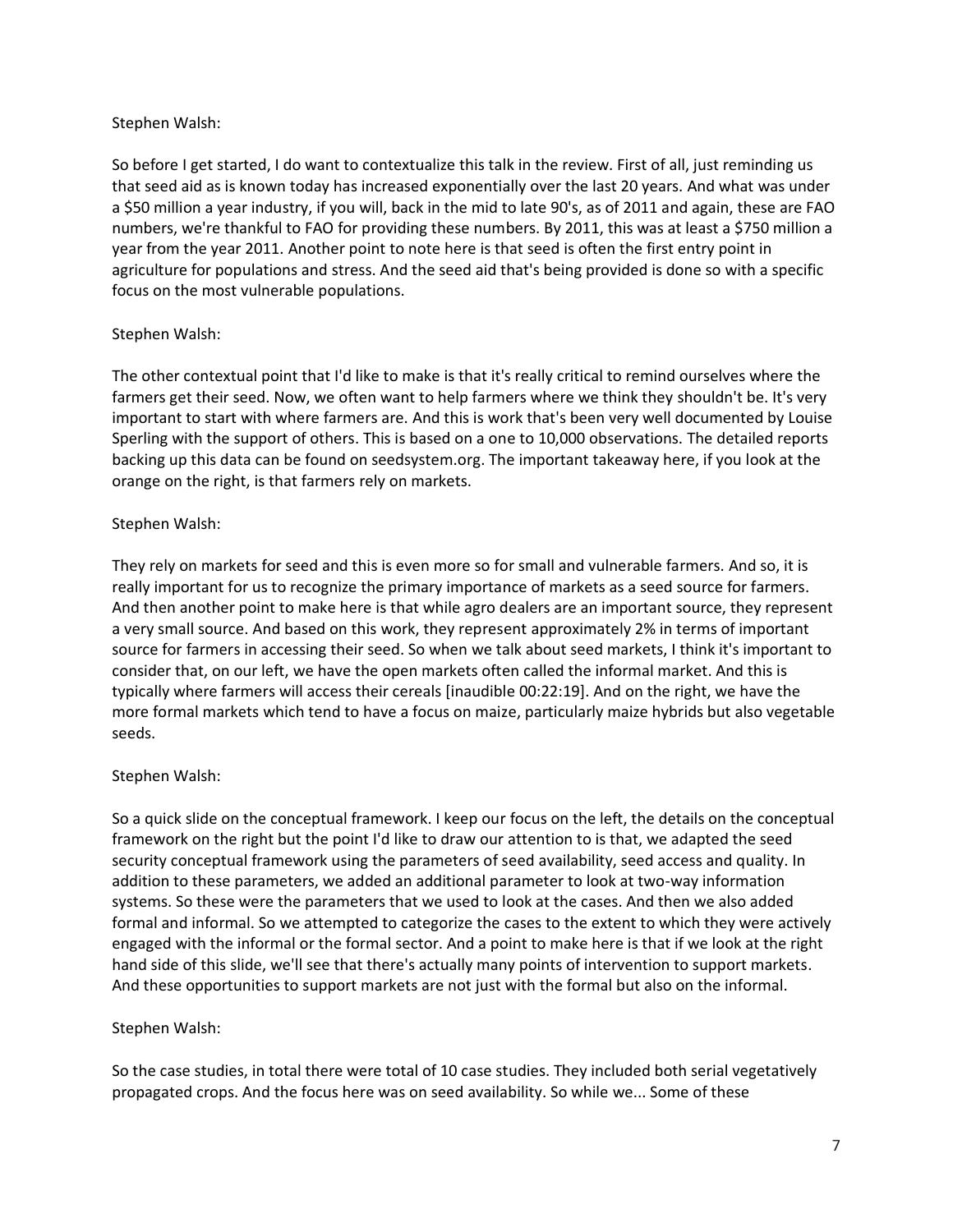interventions did involve some activities oriented to addressing seed access and addressing seed quality, the primary emphasis of the interventions were on the availability side. And so that was a target for us in identifying the cases. The cases came both from... Were led by both international NGO's, in some cases, local NGO's. We had cases where the drivers on the implementation [inaudible 00:24:45] cooperatives. We also had cases where the driver in implementation for seed companies.

## Stephen Walsh:

I think, what we tried to do with the case studies is to get a breadth of case studies covering different types of crops. And through this, we're aiming to come up with a broad series of trends. We'd like to come up with more cases. To be frank, we had a very hard time identifying these cases. Again, we were looking for cases that were having effort to support the seed availability side in a humanitarian crisis stroke chronic stress context.

## Stephen Walsh:

So what were some of the points to note when we mapped the case studies. Details, we can find in the report but a few things that I'd like to highlight here. One is the near exclusive use of modern varieties for all crops. It does warrant a point of reflection as to whether an exclusive use of modern varieties is the most appropriate way to go in helping to address the needs of farmers that are recovering or trying to respond to chronic stress or responding in an emergency context. The other points here are that, we were not able to identify a single case where there is an active engagement would be informal seed sector.

## Stephen Walsh:

If we go back to the earlier slide I presented, showing the extent to which informal sector is a critical seed source for farmers, this warrants a tremendous, I think, reflection and a moment for us to step back and ask ourselves, what's happening? Why is it that we're not able to see a significant or we're not able to identify cases where there's been investment in supporting informal seed sector on the supply side? The third point, is that most of the cases promoted subsidized multiplication with free or deeply discounted seed. We did have a couple of, I think really interesting cases that [inaudible 00:27:04] packaging as the key design feature.

## Stephen Walsh:

In last week, while we did have one case that had an interesting use of two-way information flows, it did not appear to be a pivotal design point in any of the cases. In the two-way information sharing, we think is a really critical point moving forward. So to wrap up with the last couple of slides, five key points to make on the findings, one is that most of the cases involve restricting market access and this was restricting market access through allowing market access only for approved suppliers or for certain types of seed.

#### Stephen Walsh:

The second takeaway or finding was that we saw no explicit and documented ex-ante seed system analysis. There was a lot of implicit analysis of systems but exquisite analysis, where it was documented,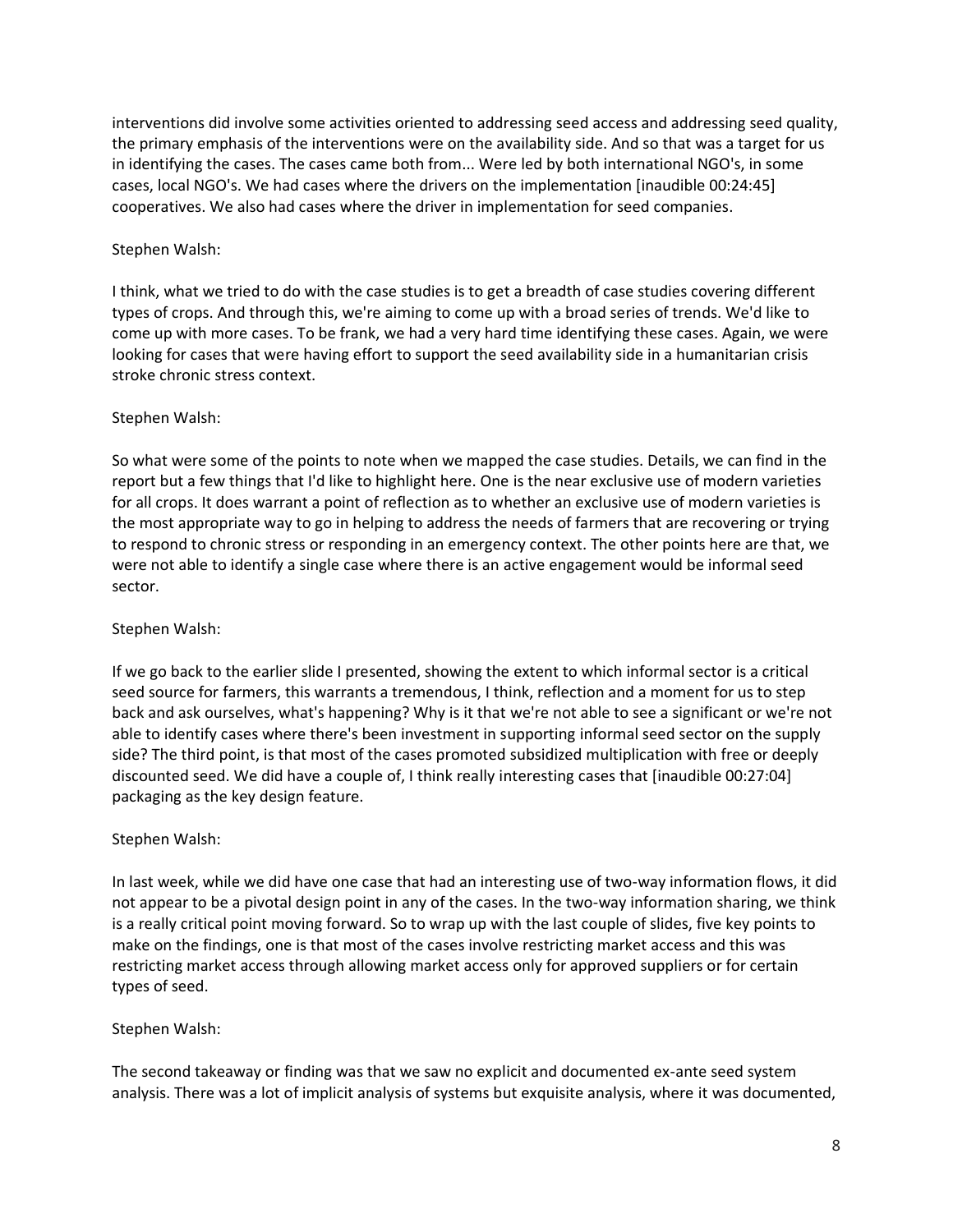where there was a reference to the methodology. We just didn't see that in these cases. The third point is that all the interventions were in the formal sector and they're... This is an important point again to make because the formal sector is actually a minor seed source for farmers. And the last point here is the feedback mechanisms between the farmer, the consumer and seed producers and seed vendors.

## Stephen Walsh:

It's great for us to say that we want to put the farmer at the center but if we're putting the farmer at the center, it's critically important that we have simple feedback mechanisms, so that we get real time feedback from the farmer as to what they have to say about the material being provided to them. And then lastly, it was a bit of a challenge to come to get some documentation that was easy for us to be able to decipher what was working, what was not working so well. I do want to say that we're very appreciative to the different organizations that were able to support us with the case studies and with the documentation that was provided. It was a real tremendous effort on the part of these actors to support us with the information that we were able to get.

#### Stephen Walsh:

But this last point is that it was not so easy to decipher some of the best practices in looking at the cases. So identifying what we think are some enabling features for market-led interventions, none of these should be a particular surprise. The first is the importance to understand local market functioning, both the informal markets and the formal markets, very difficult to design an intervention that's going to be sustainable. At a starting point, we don't do that ex-ante, that starting point analysis of the existing seed system. There are tools that exist. These would be mentioned by my colleagues but there are certainly tools and processes that exist to do this level of analysis.

## Stephen Walsh:

The second point is that a focus on seed market demand. We didn't see enough of this. And this is important to really have an understanding of distinguishing farmer demand for male and female farmers and doing a much stronger job before the intervention is executed, it's better to have a stronger understanding of the demand side. The third point is these clear and simple feedback mechanisms from the seed buyer. And then a fourth point is more market pluralism, just a fancy word to say, more traders, more seed vendors, more seed producers, more diversity in terms of crop and varieties. When we talk about market pluralism, that's what we're talking about.

#### Stephen Walsh:

And then lastly, a stronger effort towards linking relief to development and building on the mostly humanitarian interventions that we saw. I wish I could be more positive because we do see that there's been a significant effort going in terms of the market-led support on the supply side. There's just a lot more work to be done and there's particularly a lot more work to be done in acknowledging and supporting the informal sector. Thank you very much for your time this morning.

#### Julie MacCartee: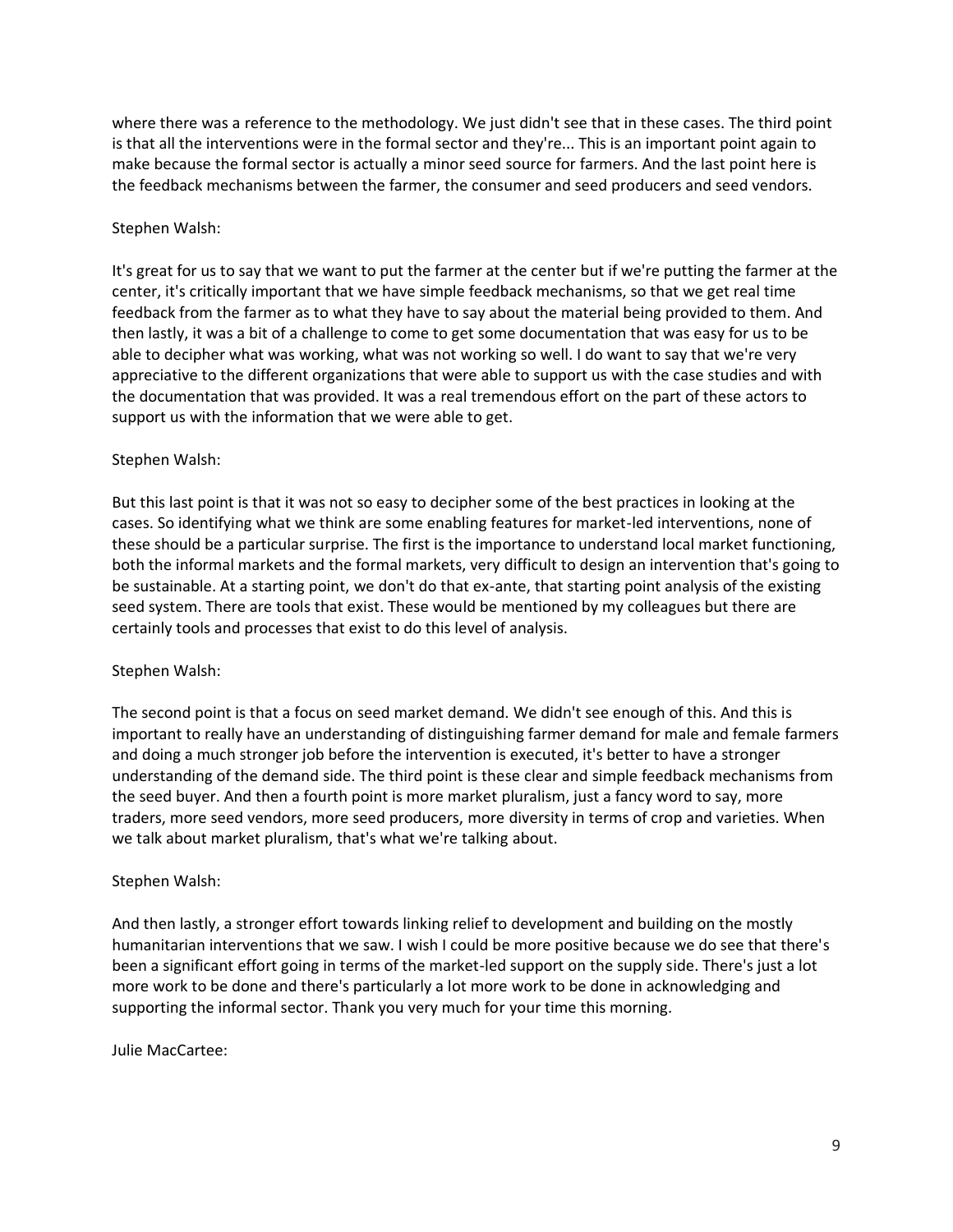Thank you so much. Jean Claude and Stephen. We wanted to pause here and take a few clarifying questions before we moved on. And then we'll save some of the... perhaps more substantive questions until the end of the presentation. So Stephen, there was a slide that you shared about where do farmers get their seed and it contained a pie chart that included others as one of the major pieces of the pie. And [Ann Coons 00:32:55] was asking [inaudible 00:32:56] is aid support? Is something you can clarify? I believe it was slide 18. And Steve, I'm not hearing you, I'm not sure if you are on mute.

#### Stephen Walsh:

Yes. Thank you for the question. This other category is self-sourcing. It's from the farmers on stock but it's also for neighbors. It's also from friends. Thank you.

#### Julie MacCartee:

Okay. Great. And then Stephen, we also had a question about whether the debut shared is a global picture on where farmers get their seeds. Are there differences between Asia and Africa?

#### Stephen Walsh:

This is based on the seedsystem.org, assessments that were done. If I'm not mistaken, most of these assessments were done in Africa but they also include assessments that were done in Haiti. And I believe there's at least a few assessments that were done in Asia.

#### Julie MacCartee:

Okay. Great. Thank you. And then one more clarifying question from [Ayemo Sunday Okaya 00:34:31]. What percent is seed aid accounting for in this data? Because in developing countries seed aid tends to take a bigger percentage. I'm not sure if you need more details or if you can clarify on that.

#### Stephen Walsh:

I would be re-missed to provide a number. I will say that based on my read and my understanding, seed aid actually represents a very small fraction, probably less than 5% of the seed that's sourced by farmers on any regular basis. But I would defer to reading other materials. This is basically an off the cuff response based on my experience in my read of the materials.

#### Julie MacCartee:

Great. Thank you. Let's see. I think I'll throw one out to Jean Claude before we move on as well. There are a lot of great questions to cover. And so Jean Claude, David [Resty 00:35:45] asks, can packaging be an effective training tool when introducing improved seed varieties?

#### Jean Claude:

Yeah. Thanks. Definitely. [inaudible 00:35:58] packing the seed or packaging the information? Julie?

Julie MacCartee: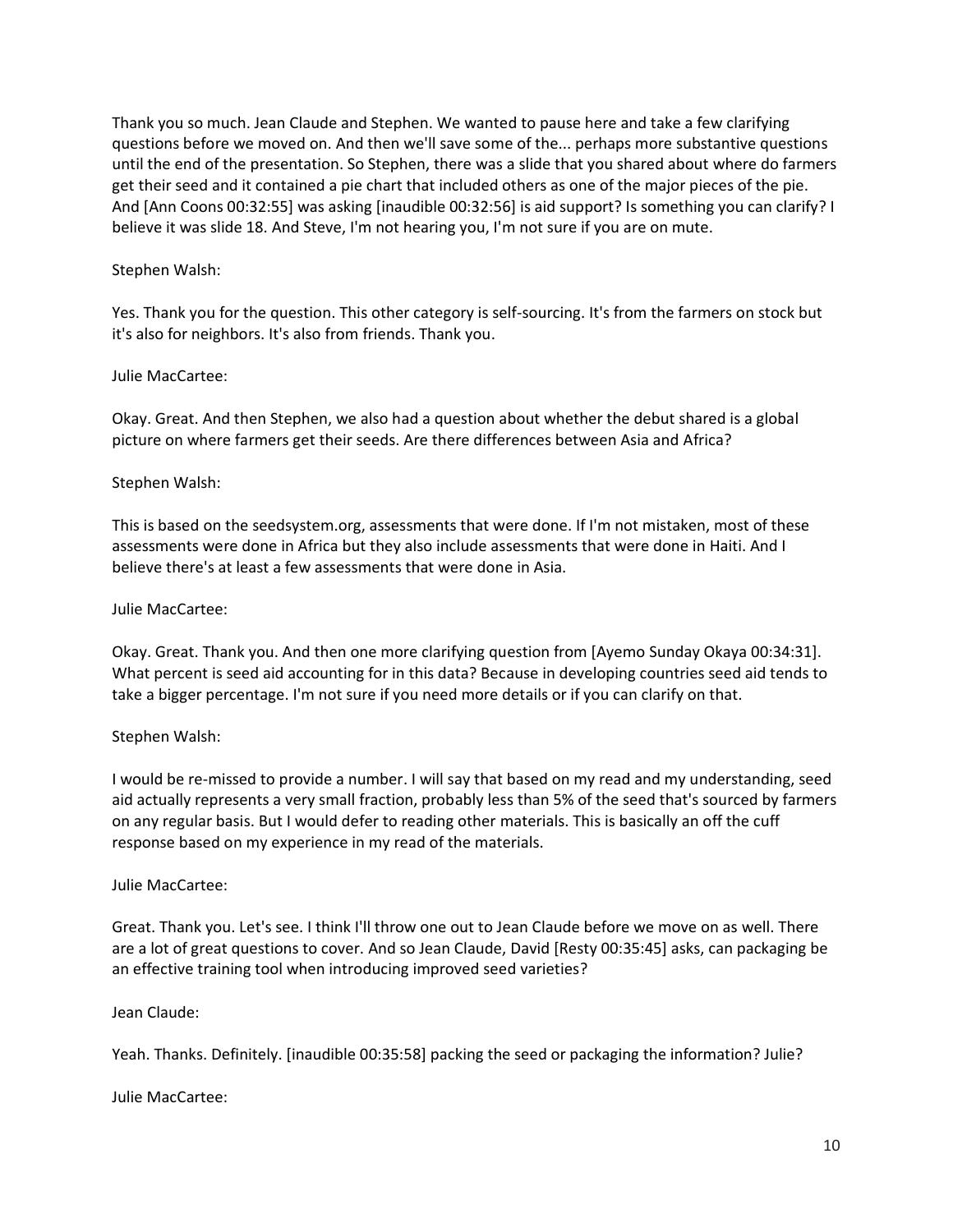#### Oh, yes. Are you asking for clarification?

Jean Claude:

Yeah. Packing the seed or packing the [inaudible 00:36:15]?

#### Julie MacCartee:

Good question. I assumed that he meant packaging of the seeds themselves. David says packaging on the seed as an alternative to formal trainings.

#### Jean Claude:

Okay. Right. Maybe if I can [inaudible 00:36:35] interpret the way he said, [inaudible 00:36:38] usually have been able to help private sector to pack small packs, which people can afford. And sometimes they are used for demonstrations. They are used for testing new varieties before they buy the bigger packs. So we introduced the small packs approach sometimes back, before even [inaudible 00:37:03], it was not commercial. Now we help the private sector to run it as a commercial. They during field days, they do during open day or demonstration and then farmers pick the small based on their pockets and then they use it to test and to train others. And then they graduate to the bigger ones. So, that's probably [inaudible 00:37:26] try to packaging of the seed he wanted to measure. So you can use a small as a testing ground, as the learning process before you are back to the larger because [inaudible 00:37:38] to be familiar with the variety as we move.

#### Julie MacCartee:

Great. Thank you. All right. We have a couple more presentations to get through, so I think we're going to move forward but then we're still collecting all of your questions. Thank you for posting them and please continue. And we'll pause after our next speaker for a couple more questions. So I will go ahead and pass the mic onto Jules.

## Jules Keane:

Great. Thank you, Jules. And thanks to everyone for taking time to join in today's webinar. It's exciting to see the representation from many, many different entries. And to know that this is an important topic for many of us. And I look forward to our discussion at the end. I will be presenting the key findings on the study of cash transfers, receipts, security and humanitarian settings. The coauthors of this study are Dina Brick and Louise Sperling. And I thank them very much for all of their work together on bringing this to fruition.

#### Jules Keane:

If you haven't already, I encourage you to download the full report and read it at your leisure. You'll find a lot of the details that I won't cover during this short time. But before we get to that, I wanted to show this image is of graffiti in the United States, that I saw on a walk while I was thinking about this presentation. And for those of you that don't recognize this is Cookie Monster, a famous character in a children's show. So when I saw this picture, I thought of cookie question mark with the metaphor of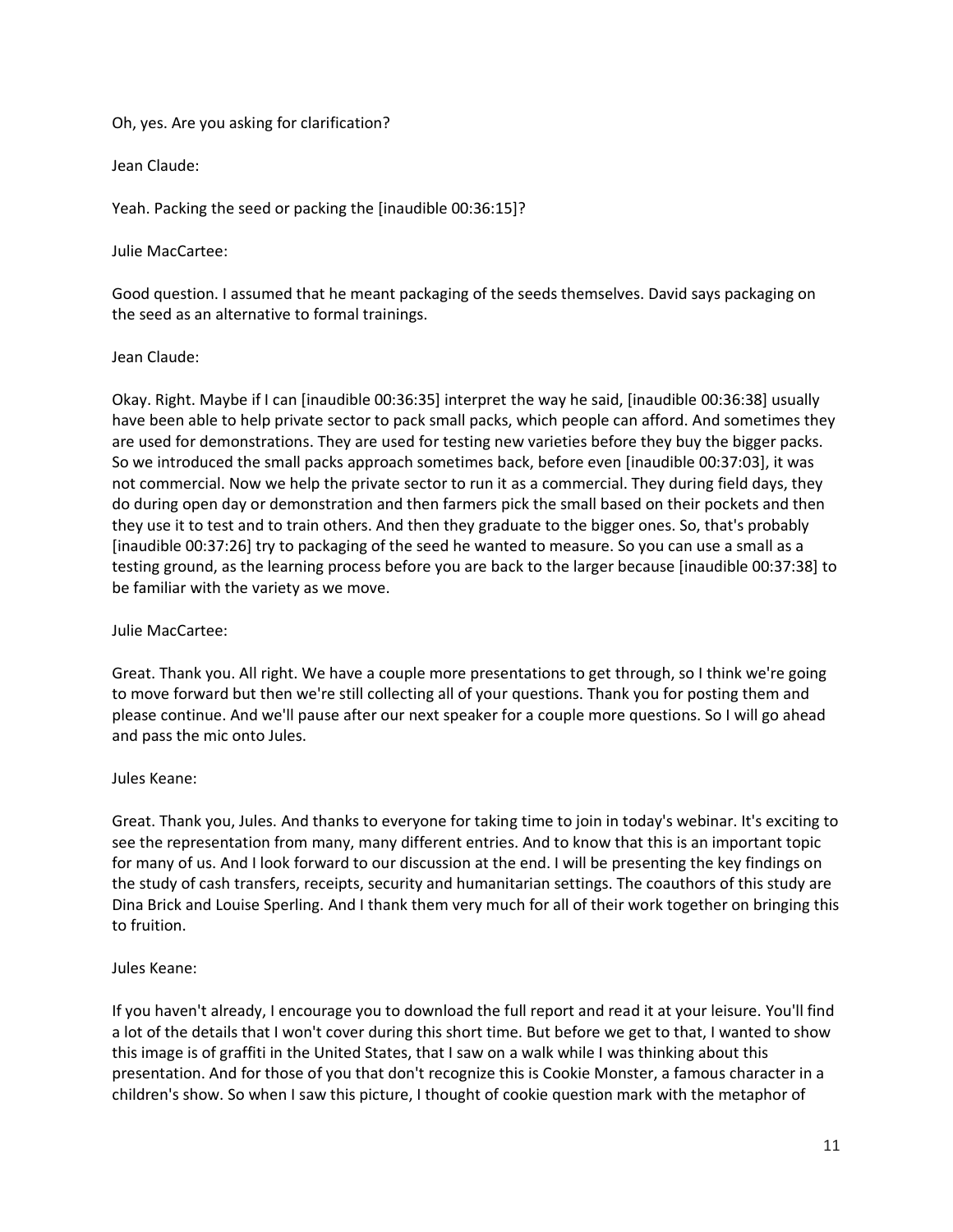choice and quality, because ultimately that is what we're talking about in this study, the choice and the quality of seeds.

#### Jules Keane:

In summary, for the cash transfers study that we did, we explored the barriers and opportunities that exist through key informant interviews, literature reviews and a selection of case study. The study was guided by a multi-agency thinking group. And I'm happy that Julie March is able to join us today. She was one of the members of that thinking group and they provided excellent expertise and experience on this topic to really guide the direction of the study. The case examples that we reviewed included, Iraqi, Ethiopia, Nigeria, Uganda, Zambia, Zimbabwe, Zimbabwe, Malawi, Madagascar and Guatemala.

#### Jules Keane:

So a wide selection of geography. As you will see, it is more representative of Africa than some of the other regions. And that is the purely because of where the documentation and the experience is taking place to date. These case examples reflected the range of approaches that are being used in cash transfers to proceed security intervention. So all of those cases weren't doing the same thing. Some were doing cash transfers specifically for seeds, some were providing direct seed distribution with additional cash that farmers could use to buy additional seeds that they thought were important to them.

#### Jules Keane:

As Stephen mentioned in his presentation as well, this is a dynamic and evolving evidence-based. There's not a lot of documentation that's readily available that provides enough detail to know what really happened and what really were the outcome. So I think that as we're seeing, there's more interest in cash transfers for sectorial outcomes. We see it in other sectors and we expect that in this time there will be more cases available and we'll have more experiences to learn from both the successes and the things that didn't work so well that we can all look to improve on.

#### Jules Keane:

The study advocates for a multi-stakeholder perspective on seed quality. And I'll get to that seed quality in a bit. And finally, we also advocate for expanding the range of options for farmers based on their own context and what their own needs are for their actual needs not based on someone else's decision of their perceived needs. So the key findings; I have about 10 key findings, that I'm going to quickly go through. But the most important one that we start with is the seed system security assessment. And Steve talks about this and Jean Claude talks about this and I believe Julie mentioned that as well.

#### Jules Keane:

It really starts with... There needs to be an assessment that is specific to seed that looks at where do farmers get their seeds and looking at both the informal and the formal seed market. A lot of times that aspect is missing from projects either because there aren't seed experts who are available or because it's not required by a donor or because there simply isn't the time. So there's the assumption that seed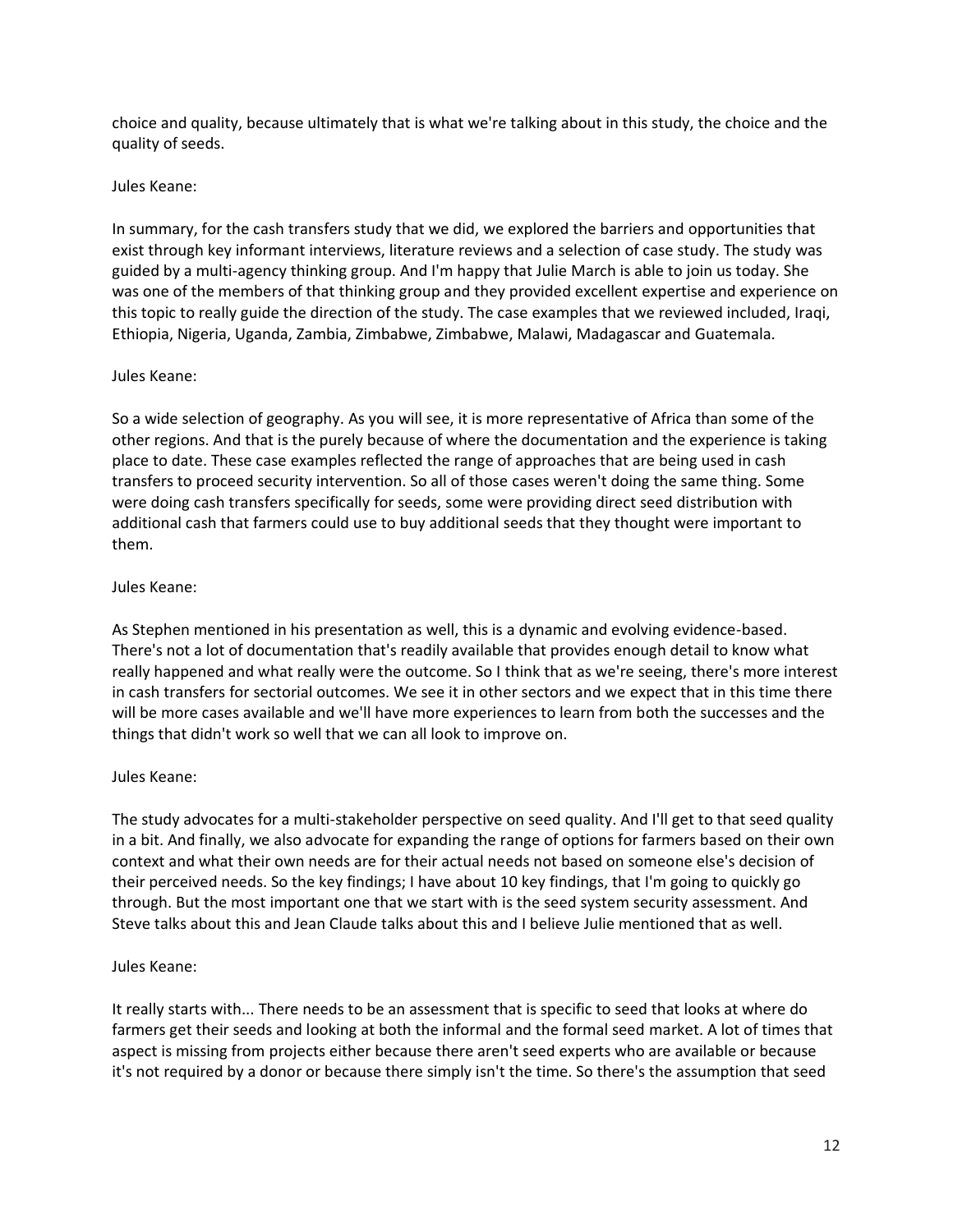is needed and that it needs to come from certain channels and not necessarily a full understanding of where farmers normally get their seeds.

#### Jules Keane:

And we saw that in the slide that Steve shared, showing where farmers and all of these different places, the majority getting the majority of their seeds from the markets, especially the informal seed market. Response analysis and effective program design together, combined with that assessment will lead to farmers spending cash on what we are looking for them to spend it for in this case, the seed system expectations. So I think that for cash transfers there's often this underlying fear that people aren't going to send it on what we want them to send it on. And then we won't meet the programming outcomes. But the evidence shows through the cases that if you have that solid response analysis and the effective program design, the farmers actually will spend the money on what you're giving it to them for, provided that they have enough to meet the needs of that identified need.

#### Jules Keane:

Thirdly, the program preferences on modalities, whether that's direct distribution or cash transfers or vouchers, is not consistently analyzed and it can be complex. And it takes time. You might have participants who only know about direct seed distribution. So that's what they say or people that may have had a bad experience with using vouchers in the past. So they say they don't want vouchers. So it's not as straight forward as just saying, what would be your preference on how to receive aid assistance for seeds.

#### Jules Keane:

Number four, mixed modalities. And by this I'm talking about cash and vouches or cash and direct distribution, can help broaden the crop choices. A lot of the cases showed that even within one program, there were mixed modalities. So in some cases, the farmers were given vouchers to buy specific crops but then they could also use cash to buy other crops that they themselves thought were necessary. And then that was able to then expand the number of crops that they were able to buy.

#### Jules Keane:

For number five, seed quality. Seed quality is probably the most contentious issue that I came across while we were doing this study. And by quality, we're talking about both the seed health, as well as the varietals quality. But really when it comes down to it, all of the cases that we looked at and all the literature, everybody thinks that seed quality is important, the donors, partners, the farmers, the government stakeholders and all of the cases that we looked at where cash was used for seed, there was some screening taking place to ensure seeds quality. So while it's important, I don't think that it's as dire of an issue that people are worried about with all quality will, we'll go out the window if we give people cash.

#### Jules Keane:

For a number six, the cash for seed series security interventions are limited but they are increasing, as I mentioned and as Steve mentioned as well, it's difficult to find documentation of the projects that are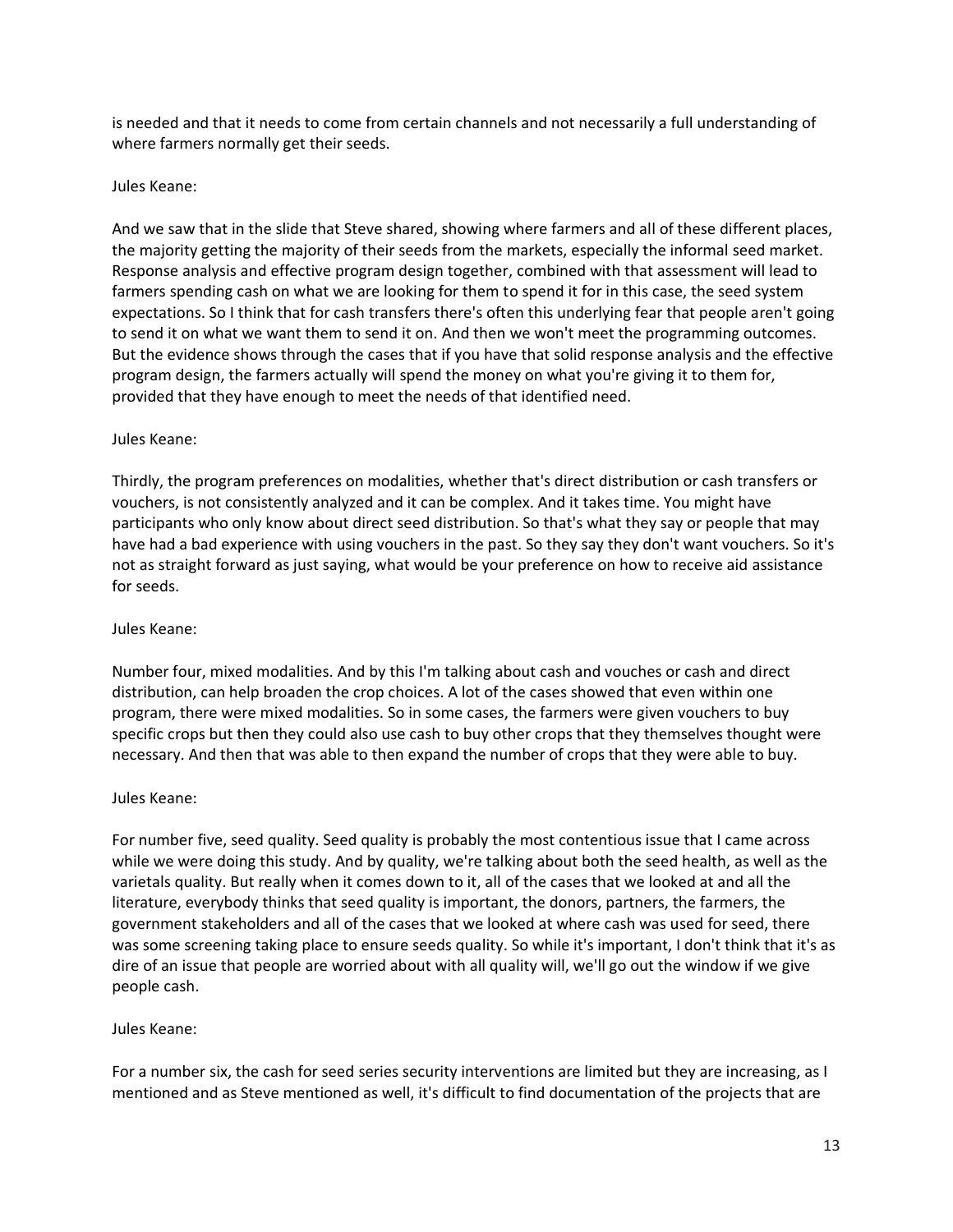going on. But there has been movement in this area in cash transfers being used for sectoral outcomes. Just as an example on how limited it is to date, at least in the documentation of it, for fiscal year 2018 [inaudible 00:48:11], which as Julie March was mentioning is a main supporter of seed system out of 120 different awards in 29 countries, only three of those potentially included cash per seed. So it's still something that is not as common as some of the other methods, mostly the direct [inaudible 00:48:34] and vouchers.

#### Jules Keane:

Number seven, the cash plus complimentary support is one of the most promising means to meet sectorial outcomes. And by the concept sensory support, that can mean a whole range of things but primarily is providing information to farmers on varieties, providing training to the business skills to see what kinds of seeds they need to look at managing the new varieties, et cetera. So there's a lot that can be done. It doesn't have to be just cash and give people cash and say, good luck. There's a lot of wraparound programming that can go along with that.

#### Jules Keane:

And finally, the next is between relief and development, Steve talked about this as well. When we're looking at cash, it can lead to true market engagement after the emergency and helps for business development in subsequent seasons. Now, I shouldn't say there's not a lot of evidence right now on that but there are some cases we had some CRS learning review in three countries that went back several years after the program and found that that was the case, that there was business development and maintained relationships between farmers and vendors after the fact. And just a small point on financial inclusion, I think there's a lot of promise for financial inclusion, can be something that can happen with cash transfers but the evidence and the review so far have shown that unless it's a specific objective of the program, it is very unlikely that financial inclusion will happen just simply as a result of farmers having received cash.

## Jules Keane:

Number nine, supporting the supply side to bring quality seeds closer to project participants. Again, Steve's study really focused on this a bit more that... It's a dynamic, the demand and the supply side, you can't really separate them. So even when we we're looking at this study and trying to focus on the demand side, all of the issues with supply side come up, if there aren't vendors in the markets where people want to buy the seeds, they want to buy, they're not going to be able to buy them there.

#### Jules Keane:

But in most cases, what we see is the markets are functioning and the informal markets where most farmers buy a majority of their seed, that is where I would say in the study advocates, we need to be looking on how we can support those markets and that support can come in many forms to facilitating those market connections, helping them better understand their customers that may be repeat customers long after the project is gone and how they can get closer to the project participants, in cases of vendors using motorbikes to bring seeds closer to the project participants, even after the project had ended.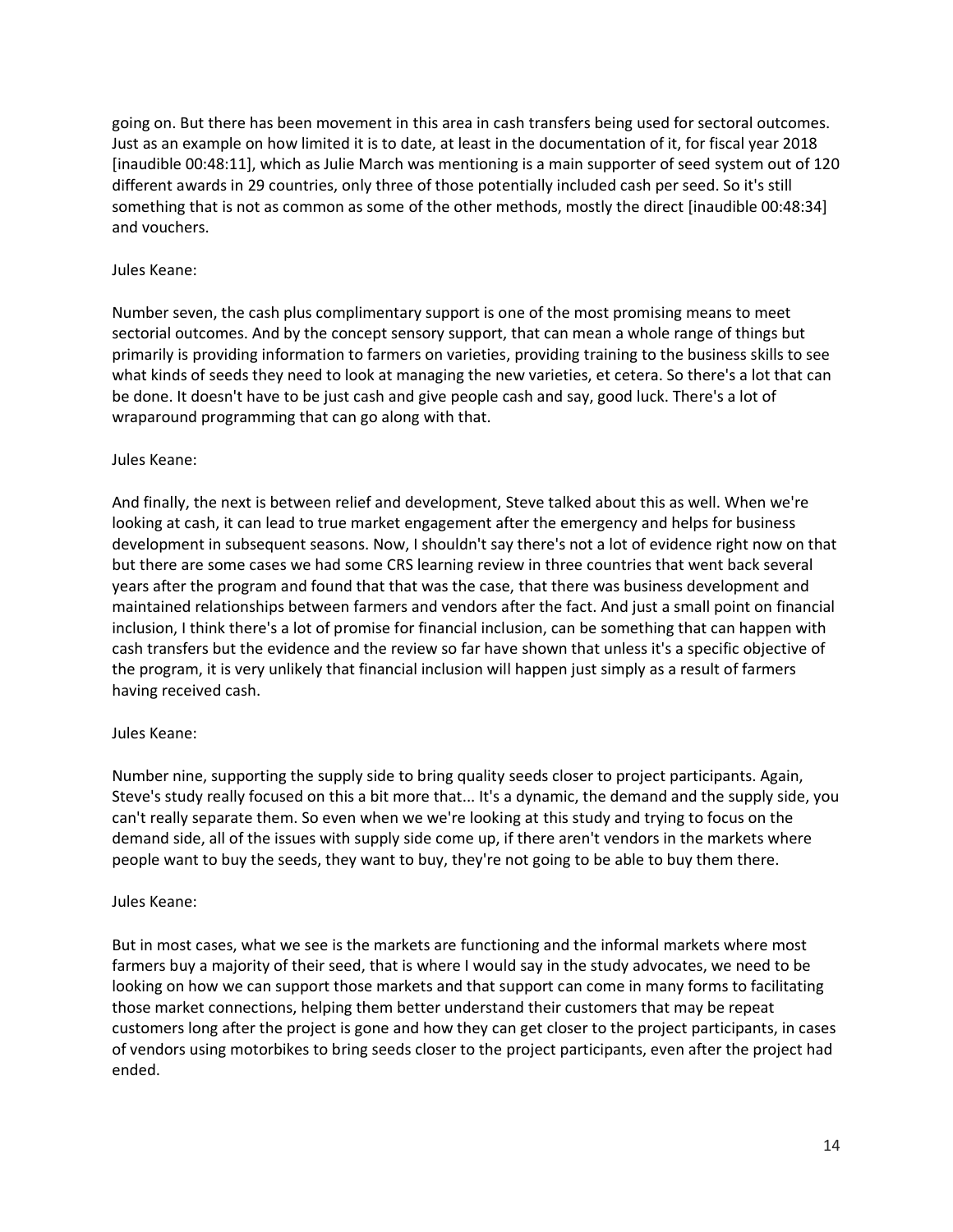#### Jules Keane:

And finally, the investment in preparedness for effective cash and seed security response. It's not just going to magically happen that it's going to be an effective response, especially if there hasn't been some forward preparation and that preparation takes many forms. It takes the organization knowing its own policies and procedures and being able to adapt them for a specific context. For example, using digital financial service providers, knowing who's out there and where are [inaudible 00:52:49] and do they exist and do they have that reach or is it only on paper? So there's lots of things that can be done beforehand, just as for emergencies, you would pre-position [inaudible 00:53:02] or something or cash for seed programs. There are many things you could do to get ready. And again, it's just how important it is to have the donor support for that.

#### Jules Keane:

In 2016, OSDA supported two organization to have an institutional capacity support grants to prepare for doing digital task transfers. And they had some great results from that to be able to adapt to the context. So that's really crucial and comes out that the programs will be more effective with some preparedness time for preparedness. So getting back to quality, again, this is probably the most contentious issue that has come up. It has been... For those of you in seed quality, you know it's been a debate for a long, long time. It's not going to end anytime soon. There's basically the two poles of harm, humanitarian imperative and wanting people to have the best by someone's standard. And there's also the choice and the dignity of farmers and the responsibility of that choice of what they're choosing to meet their own needs.

#### Jules Keane:

As I mentioned at the beginning in our study, we really advocate for having more of a voice for other stakeholders in what is the quality of seeds and who determines that. And can we have a more inclusive perspective of what quality seed means? There is support for that. I think I had seen a question about some donors don't support some of the non-certified seed. I think, for OFDA, they specify in their guidance that's not the case that you could show what measures you've taken to ensure the seed quality and that can be working with ag extension officers within the country and doing other visual inspections, a whole range of things that you could do to show that you were looking at quality and you're not just leaving it to chance whether or not this seed that farmers are purchasing with cash that you're giving them is up to par.

#### Jules Keane:

Again, that's not to say all donors have that perspective but it's just to say there's movement on this. There is more acceptance of the different perspectives on quality that exists.

#### Jules Keane:

And finally, the insights from other sectors. I would encourage all of you to read [inaudible 00:56:10] state of the world on cash report. There's a very in depth section on what other sectors are doing with cash transfers to meet sectorial outcomes. And a lot of the issues that can come up are very similar to the issues that come up within the seed sector, the limited evidence-based for the outcomes for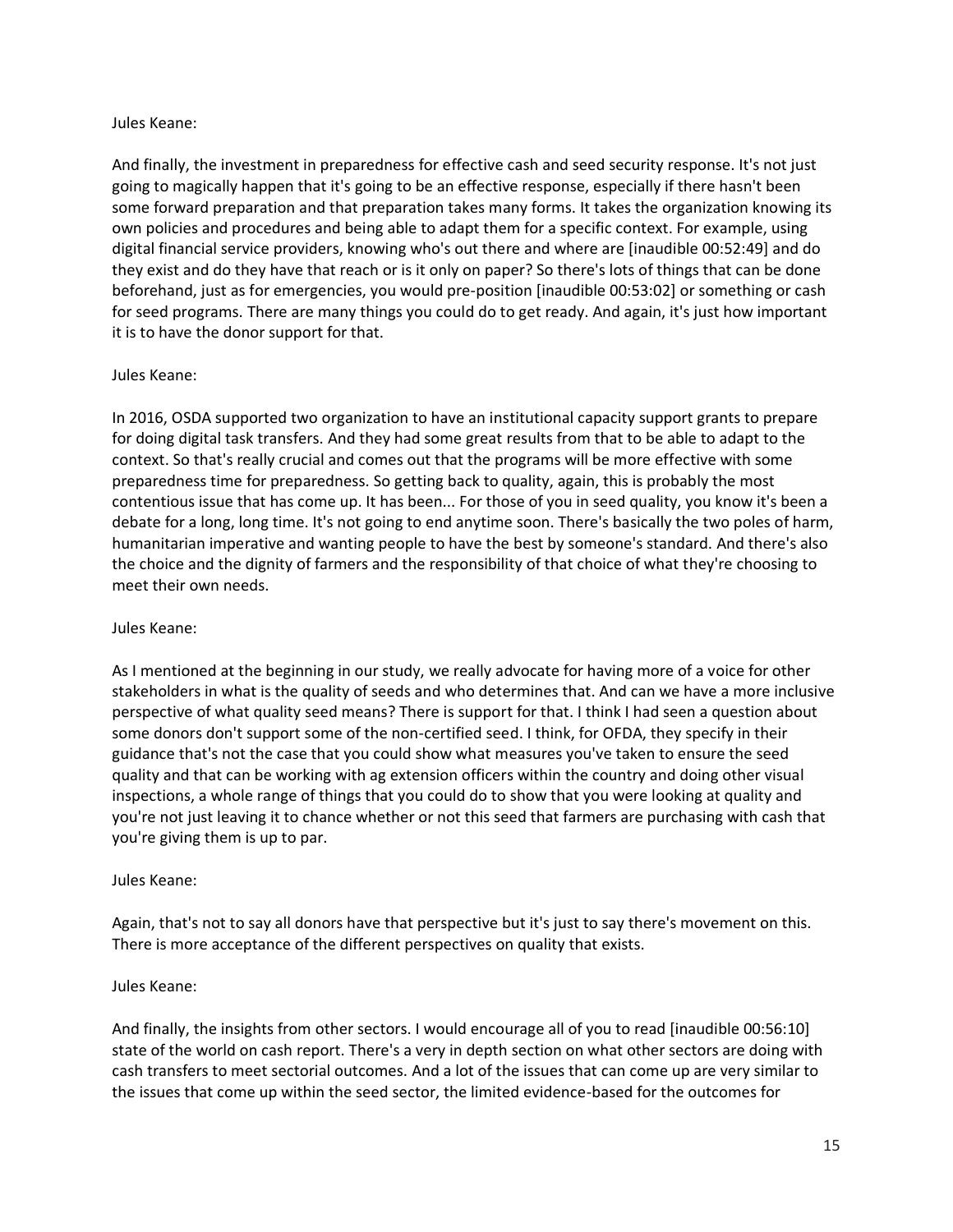sectorial outcome, concerns about the quality that I just mentioned and concerns about will participants spend the money on something else. And then our project doesn't meet the sectorial specific outcomes. So again, these are common issues across sectors and there's a lot to be learned from other sectors as well as in seeds.

#### Jules Keane:

And a final point that the evidence-based for sectorial outcomes really needs attention. And I think that would do a long way towards showing other sectors that this can be done and here's what we have learned. But one of the issues with seed is... And I think this is something that Louise Sperling had said that it's a humanitarian orphan because it doesn't really belong in seed aid and it doesn't really belong in [inaudible 00:57:35]. But there's no specific discussions that are going on around seed at the higher level. And that really needs to happen in order to get some movements on moving cash for sectorial outcomes. So with that, I would, again, like to thank you all for your attention. Thanks to my coauthors, Dina Brick and Louise Sperling. And thanks to Marketlink for hosting this webinar. And I look forward to the discussion.

## Julie MacCartee:

Thank you so much Jules. Before we move on, I just wanted to ask you a pair of clarifying questions that are related to one another. [Raci Henderson 00:58:18] asks, did the USAID statistic on cash proceed, include awards for seed fairs and [Orla Kilcullen 00:58:27] also asks, how is this different to the CRS seed fair approach or is this what we are talking about?

#### Jules Keane:

Sure. Thank you for the questions. For the first one, the activities for that [inaudible 00:58:46] funded, only three of those included cash for seeds. So it had to include the word cash to be included in that statistic. I would obviously defer to Julie March if she has any more information on that but no, it didn't include some of the features in that. And the second question, this is different from seed fairs, because we're specifically talking about cash and generally seed fairs that have been done in the past have been vouchers. Although, that is not always the case. And it has been shifting, as I mentioned, there are some that have used multiple modalities, so vouchers for part of what the recipient is getting and then a top up of cash that is either their own cash or cash that is also provided to meet other seed needs.

#### Jules Keane:

So there's a wide range of possibilities. And I think that that's really what we need, is every context is different and all the needs are different. So we don't need a one size fits all approach. We need to experiment with some of those mixed modalities and see what works in that specific context.

#### Julie MacCartee:

Thank you, Jules. And also just really quickly, I'm not 100% sure if you've already covered this exact angle but [Neil Miller 01:00:20] asks, do you have any perspective on vouchers as an alternative to cash? I was wondering if that's something you could clarify on.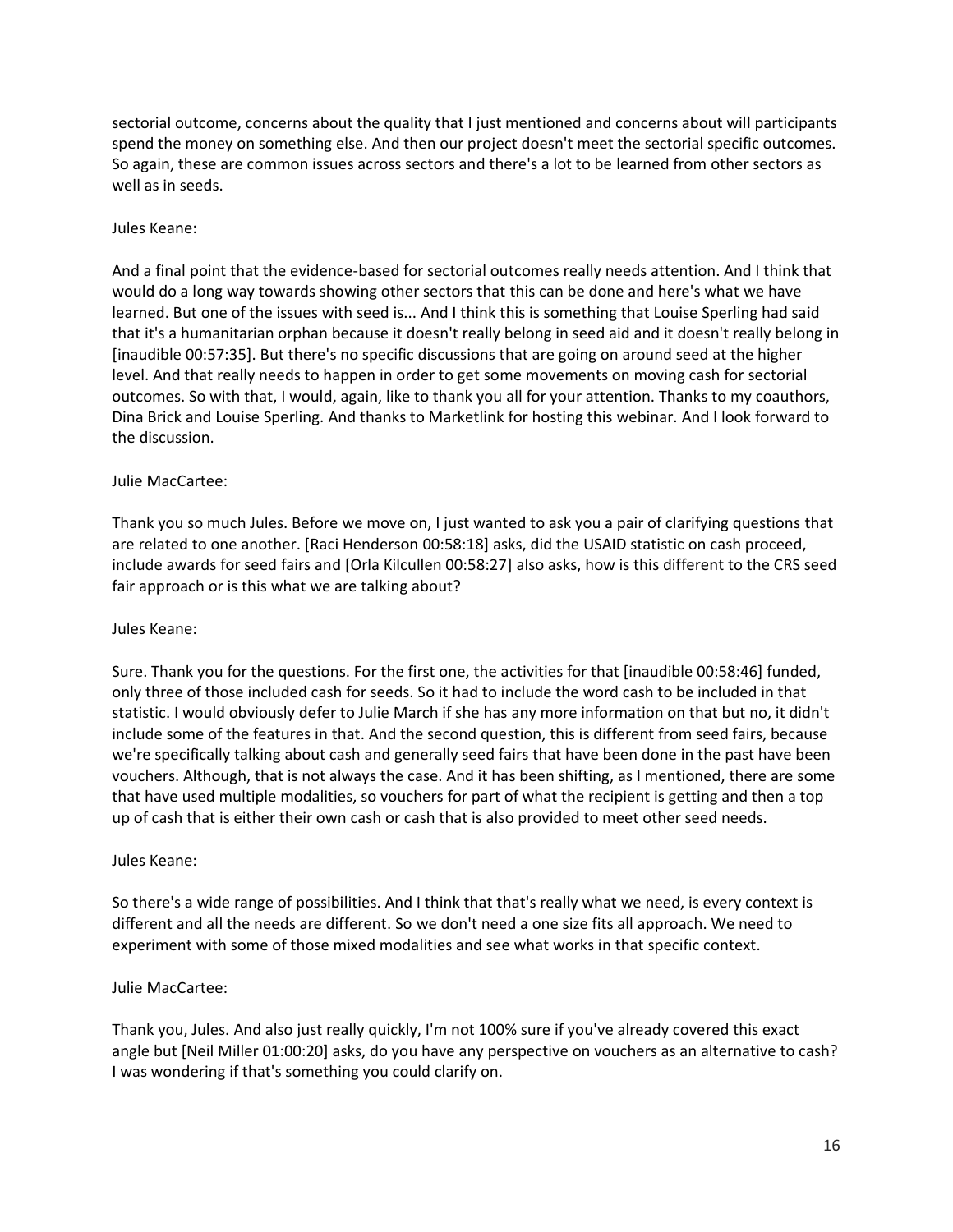#### Jules Keane:

Yeah. Sure. I mean, I think that vouchers have become very common. If you follow the timeline, in the beginning, there was a lot of direct seed distribution. There still is, then vouchers came along and then there was a lot of voucher distribution and there still is. And then cash came along. So now we've got hybrid models out there and experimentation going on. And I think that's good. Our study doesn't advocate for always use cash or always use direct seed distribution. It really comes back to that assessment and analysis and seeing what's happening in the place that you're in, rather than just copying and pasting what was in some other place that worked.

#### Julie MacCartee:

Great. Thank you. And thanks to all of our presenters who are sharing your experiences and helping answer each other's questions, we really appreciate that. And we will try to get through as many of your questions as we can once we open it up for a full Q&A after Kate's presentations. So I'd love to pass the microphone over to Kate and we'll keep going. So Kate.

#### Kate Longley:

Great. Thanks, Julie. And I just want to check that you can hear me okay?

Julie MacCartee:

I'm getting an echo from you. You may need to mute your computer speakers if that's open as well.

Kate Longley:

Okay. Hopefully that's a bit better now.

Julie MacCartee:

Yes.

Kate Longley:

Great. Okay. So thank you to Julie March and Jean Claude, Stephen and Jules for their presentations. And I'd also like to acknowledge Louise Sperling who really played a major role in commissioning and undertaking the two reviews. So the webinar has focused specifically on market-led or market-based programming in emergency seed interventions. But at a really more general level, what we're advocating for is more appropriate seed security responses in emergency contexts. And conventional approaches to seed aid have really tended to overlook the important role of seed markets and especially in formal seed markets. And in some cases, this has led to negative impacts either for farmers themselves or by undermining existing seed systems. And like Jules has said, in the humanitarian sector in general, market-led or market-based programming in crises is currently receiving much greater recognition than in the past.

Kate Longley: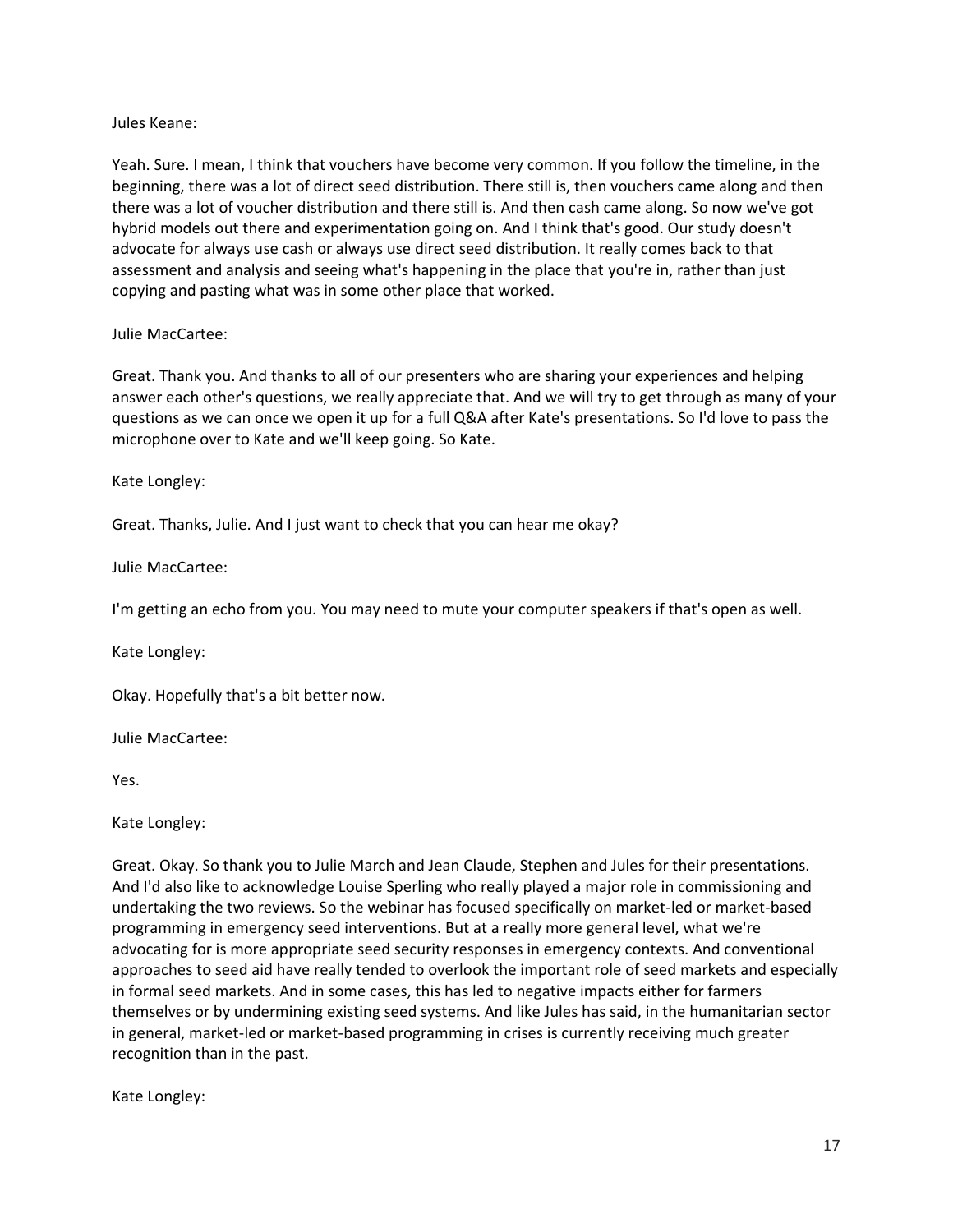And we really believe that a similar market sensitive approach also needs to be applied to seed security interventions. So I'm just going to really emphasize, there's just three key messages I really want to emphasize. So first, we need to better understand informal and formal seed markets. Second, we need to be much more explicit in conducting response analysis and I'll explain this in more detail in a minute. And third, we need to continue to learn from innovative market-based seed security interventions. So the first lesson or... Sorry, the first message in understanding informal and formal seed markets, we have existing tools to understand seed markets. So we've already mentioned the Seeds System Security Assessment tool or SSSA. It provides a really well established method for assessing the security seed systems.

## Kate Longley:

And just responding to one of the questions. No, I don't think it does actually include land tenure. There's a lot of information that's packed into these SSSA's. They look at situations of acute and chronic stress. They help practitioners determine what kind of seed related assistance is needed in both the short term and the long term. There's a lot of information in here and I think land tenure, there just isn't the space for that in an SSSA. So they're looking at the ways in which farmers normally acquire seed, whether it's from their own seed saving practices, from friends and neighbors or from seed markets. And it assesses how these systems have been affected by disaster.

## Kate Longley:

And then another tool is the Emergency Market Mapping Analysis Toolkit or EMMA. And it's designed for use in sudden onset emergencies to understand critical market systems and the system's ability itself to respond to the crisis and what are the gaps that need but that need to be addressed for the target population. So SSSA methodology and the EMMA toolkit are complimentary and can potentially be used together. But regardless of which tool is used, it's necessary to understand not only formal seed markets but also informal seed markets and the roles of informal traders. So the data said that Steve presented earlier, this is coming from the seeds SSSA across six different countries.

## Kate Longley:

It shows that 50% of seed is planted by small holder farmers is coming from local markets. And less than 3% actually of what farmers normally plant in these kinds of crisis situations is coming from formal sector, agro-input dealers. So within these figures, of course there's important variations among crop types. But really the point that we want to emphasize is that informal seed markets are really important to farmers in both in normal times but also, especially in times of disaster. And these informal seed markets should not be overlooked when considering possible market-based interventions.

#### Kate Longley:

Okay. Response analysis. This is the crucial but commonly neglected link between understanding the context and designing an appropriate response intervention. So both the Seed System Security Assessment and the EMMA toolkits include steps for response analysis. And I realized the diagram here on the slide is largely legible but it's just to illustrate the need to consider the full range of response options that can be appropriate to a particular situation. So it's a decision tree from recent guidelines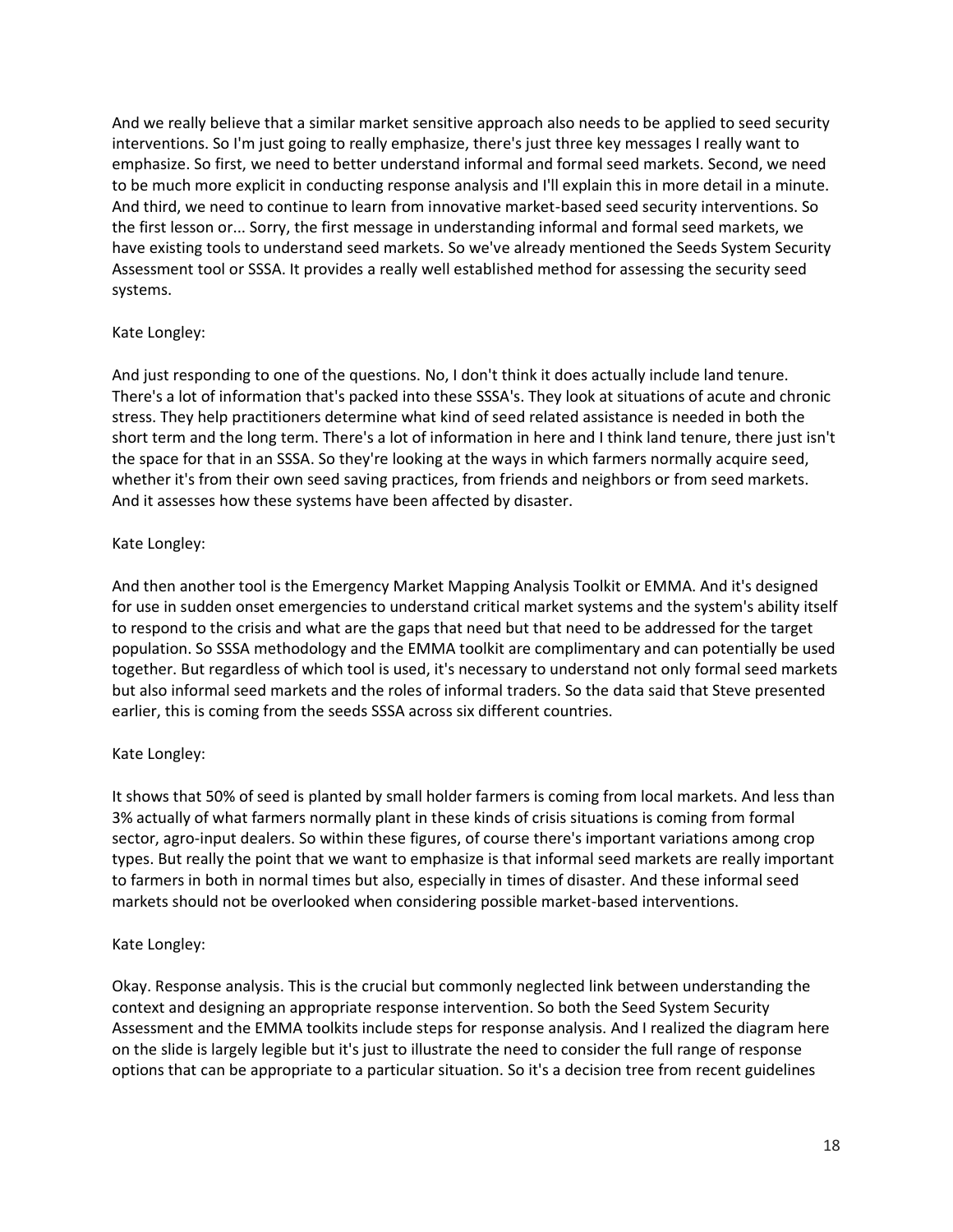developed by various partners within the global food security cluster. And I can put the link on the chat page in a minute. And similar decision tree are commonly used as policy security assessments.

#### Kate Longley:

In this case, the decision tree is used to determine whether seed access or seed availability is the problem. And it presents a range of options for various demand side interventions to address problems relating to access and it highlights supply side interventions to address availability constraints. And I know there've been some questions about, what kind of interventions constitute the supply side intervention? So we can address that in the Q&A. And then in considering the various response options, it's not necessarily an either or decision. So like Jules were saying, it's important to consider a combination of different modalities or to look at mixed modalities. So for example, combining cash with vouchers or cash with direct seed distribution. And these combined modalities can broaden crop and varietals choices available to farmers. And sorry, just one more point on that. As part of the response analysis, it's necessary to analyze the likely impacts of various intervention choices and especially that potential to do harm or to lead to unintended negative consequences.

## Kate Longley:

Okay. And then the third key lesson is that we'd really like to encourage continued learning from market-based emergency seed interventions. And the types of interventions that forms the focus of this webinar and specifically the two publications, constitute a relatively new approach. And so the cases that are described in the published reports represent what we believe are the first approaches of that kind. And we'd really like to encourage donors, implementing partners and others to build on this and to support in design you alternative approaches where these seen to be appropriate. Because really there's a lot more that can be learned through seeking out and documenting innovative approaches.

#### Kate Longley:

So the Supporting Seed Systems for Development Activity, S34D, will continue to document and to document innovative approaches and share lessons and we urge others to do the same. And so the S34D initiative is really keen to hear about your experiences. And we'd like to hear from you. So please do get in touch. And thank you very much.

#### Julie MacCartee:

Thank you so much, Kate. And thank you to all of our presenters. Wow. We've had a lot of really great conversation in the chat box, thanks to everyone for sharing your perspectives. As some of you know, this was seed systems month on Agrilinks but I think this webinar proves that there is still so much more to discuss about seed systems. And so we'll be sharing all of your questions and comments with the heads of our food systems month, who are [inaudible 01:09:46] . And perhaps we can continue to have some good blog posts and discussions going forward on Agrilinks about seed systems.

#### Julie MacCartee:

And right now we will dive into our open Q&A period. We've been collecting all of your questions along the way. And we'll see how many we can get through in the next 15 to 20 minutes. All right. Let's see. So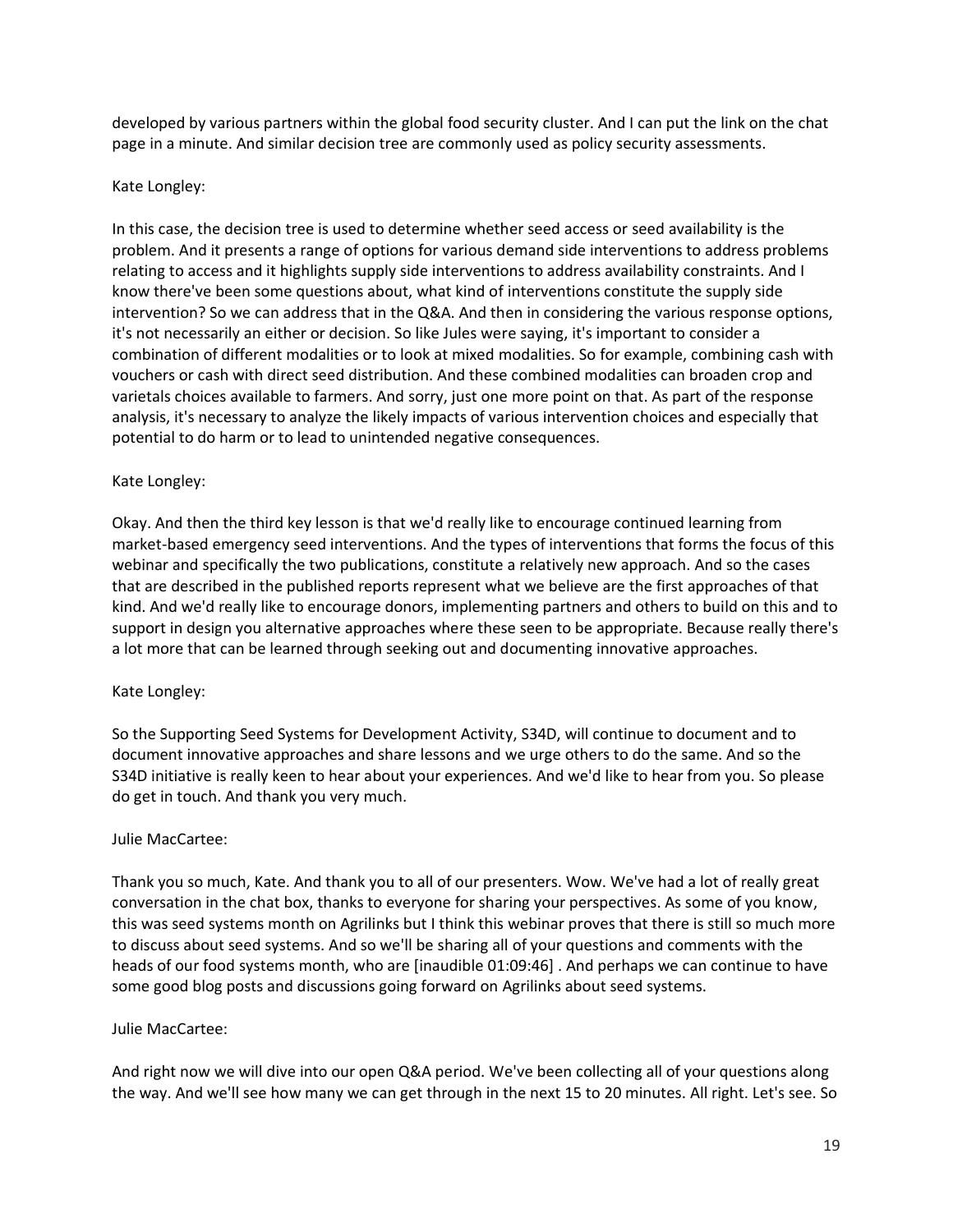many to choose from. Okay. So Kate, I figured I'd throw you a question from [Carl Wall 01:10:21], who asked, can you give some specifics for what you mean by supporting supply side, particularly for the informal or open market? So what does that mean to support the supply?

Kate Longley:

Okay. And thanks. And hi, to Carl. Just check, you can hear me?

Julie MacCartee:

Yes.

Kate Longley:

Okay. Great. There's been reference to the current COVID crisis and because of the restrictions imposed on markets and general movements for farmers to access markets and for traders themselves to undertake their market functions in moving stuff around from place to place. The COVID restrictions have really affected markets. And so some of the market type or market systems or market-based interventions that have been proposed specifically in response to COVID, would include things like working with local authorities and governments to ensure that traders are able to move around in a safe way within the restrictions or to loosen restrictions where possible to emphasize and just to make sure that the local authorities are aware of the importance of seed markets, particularly at planting time.

Kate Longley:

And to make sure that farmers can access markets. And in some cases, the type of supply side support might simply be advocating for local traders to be able to continue their trade in ways that are safe within COVID. It might be another example if they're lacking transport, for example, to provide transport vouchers, to help them to transport their seeds and grains into local markets, so that they are available to farmers. It might be something like providing cash loans or securing loans facilities for traders, so that they can continue that supply through the informal market system.

Julie MacCartee:

Great. Thank you, Kate. And another quick clarifying question for you from [Loretta Burns 01:12:37], is it still FAO that leads the way in determining the need for seed distribution?

Kate Longley:

Yeah. In many... Oh gosh, sorry about the echo. Okay. Have I got rid of the echo?

Julie MacCartee:

Yeah.

Kate Longley: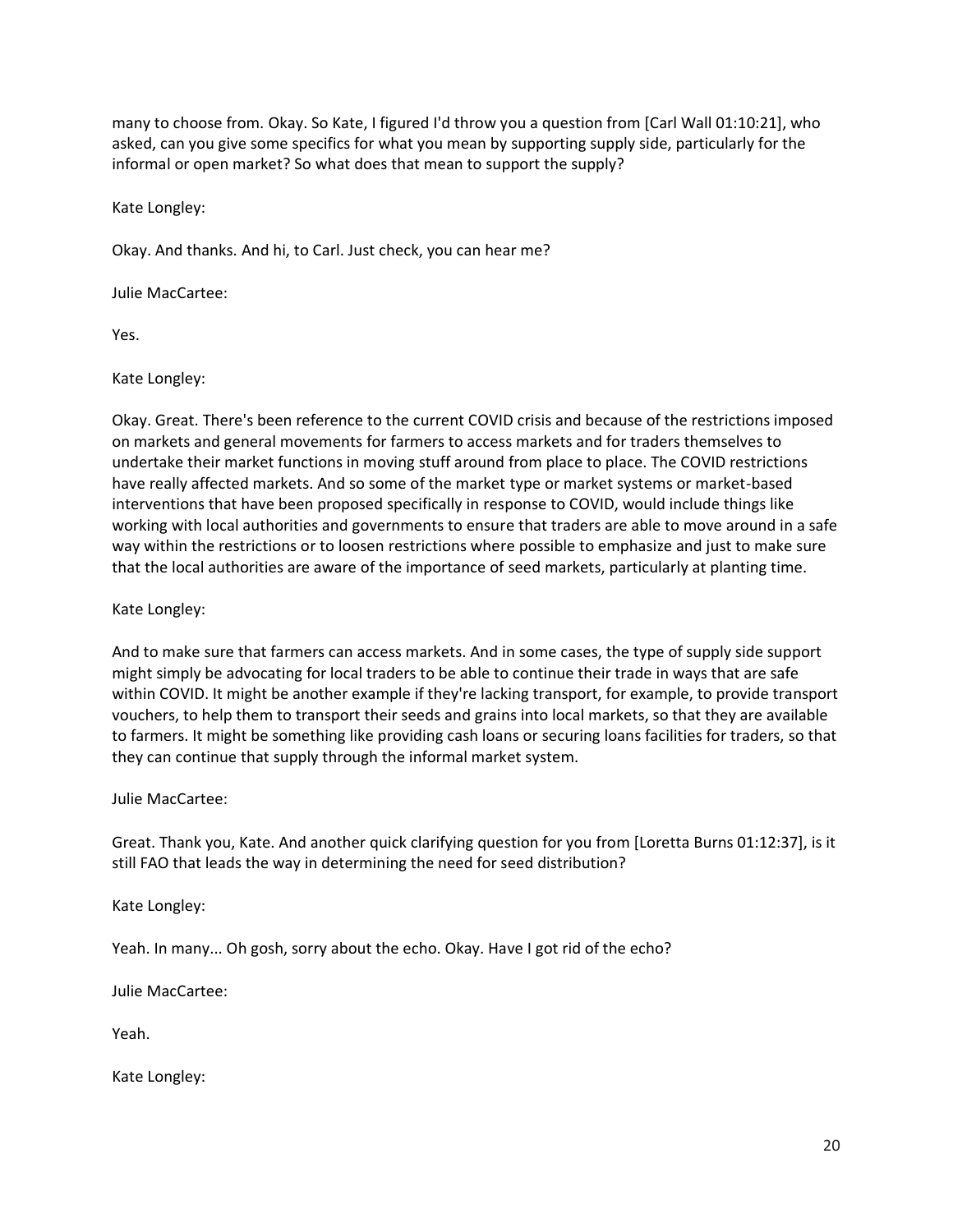Yeah. Okay. Great. Yeah. In many contexts, in many countries, FAO does tend to take the leads. And it's often when FAO takes the lead they might be leading to do a multi-agency Seed System Security Assessment and they have their own tools, they do their... They have a very similar methodology for doing seed security assessments and quite often, FAO is able to secure the resources through UN emergency funding mechanisms. And then they subcontract, implementing partners, often NGO's to do seed responses. So, yeah, FAO does often play a leading role but it's not exclusively FAO, yeah.

#### Julie MacCartee:

Great. Thank you. I'm going to jump back to some questions that came in closer to the beginning of the presentations and I'll address them to specific presenters. But of course, if any presenter would like to chime in on any of these questions, please feel free to jump in and interrupt. So Daniel [inaudible 01:14:02]... This question is for Steve. Daniel [inaudible 01:14:05] asked, what is the role of the farmer saved seed in the humanitarian setting? What is the feasibility of using it for humanitarian assistance?

## Stephen Walsh:

If I understand the question, it's, is there a role for farmer saved seed in the humanitarian setting? Yes. It is an important source of seed and unless there's some quality issue with the seed either there's pest and disease infestation or there's some systematic breakdown that means the variety is no longer any good. It is fine for seed. And what do we see happening in humanitarian contexts, farmers share their seed. And so, to the extent that farmers are facilitated to share their seed, they will share their seeds more. This is often the experience. I'm not suggesting that we must only focus on farmer's seed but it's just an acknowledgement that farmer saved seed continues to be an incredibly important source of seed.

## Stephen Walsh:

And it's an important source of seed even during a humanitarian crisis. But I will say that it's contextspecific, that in every context, it is very important to do that analysis. For me, it's applying the seed security conceptual framework and trying to understand, are there underlying quality issues? Which demographics of the society are suffering most in terms of their seeds security? Thank you.

#### Julie MacCartee:

Thank you, Steve. Another question from [Gary Alex 01:16:16], are there key constraints in the emergency nature for design of these seed activities? The problems seem to lie in inadequate understanding of the local systems. Analysis of the local seeds systems and social analysis of beneficiary preferences, linkages and capabilities would take time. And I think it was suggested that Steve, you kick this one off but if anyone else has something to add, please feel free.

#### Stephen Walsh:

Just a comment, yes. I agree wholeheartedly. In the paper that was presented in our paper with Louise Sperling, there's a wonderful example of a local seed system analysis that was done in Uganda. That was an analytical paper. They basically analyzed the functioning of the local seed system. This was work that was done by Richard Gibson and Paul. [inaudible 01:17:21], I can't remember Paul's last name. Paul was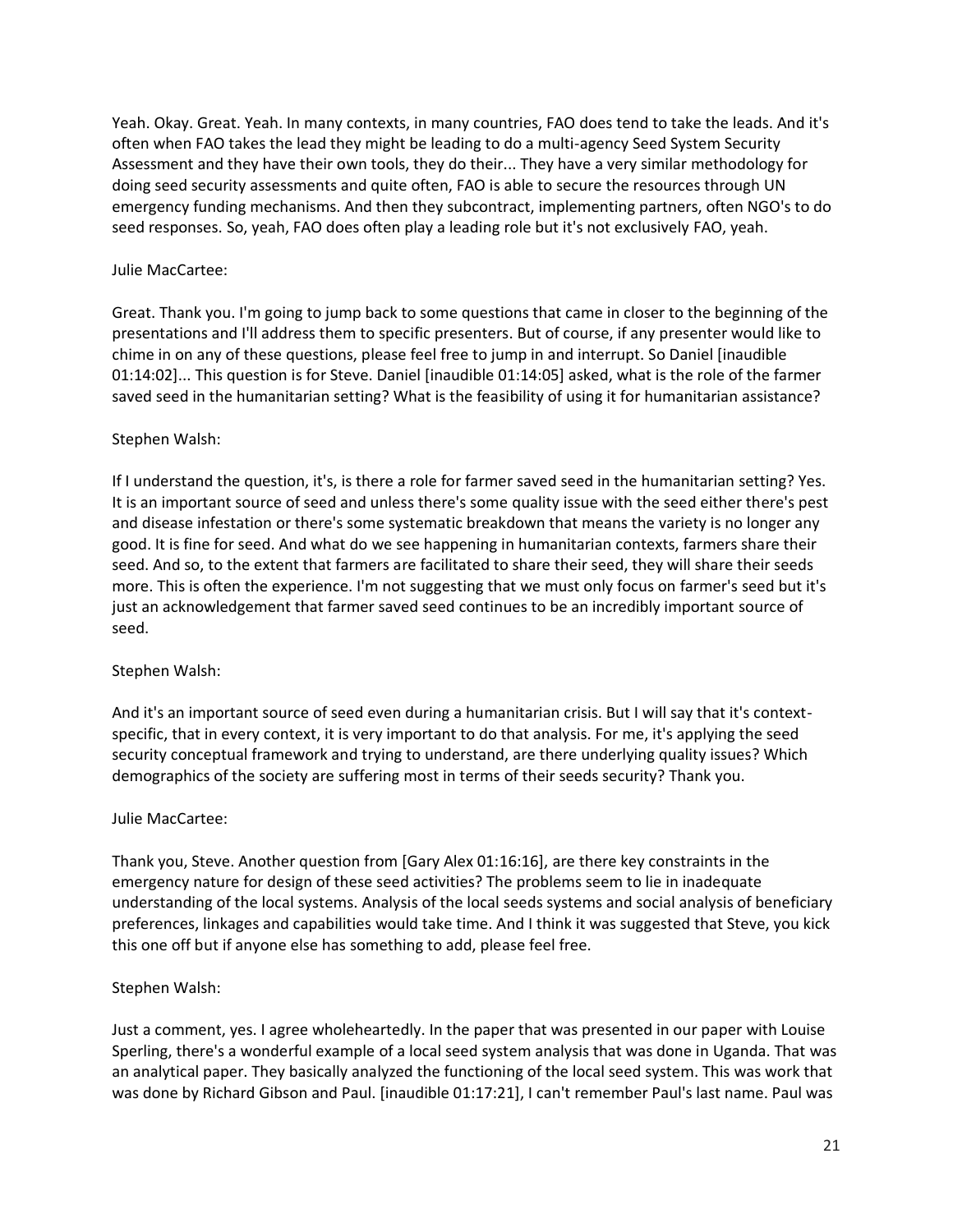the lead author. But they did a fantastic job of demonstrating how robust and resilient the local seed system for seed potato vines is. So there are a lot of examples out there of effective use of the local seed systems. And there's plenty of tools out there that are available. I won't make a note that the CGIAR [inaudible 01:17:52] banana program of the CGIAR has also developed a framework for analyzing seed systems. [inaudible 01:18:02] similar to Louise Sperling, they developed a set of tools in a framework that was also based on the use of the seed security conceptual framework. Thank you.

Jean Claude:

Maybe to add on that, Julie.

Julie MacCartee:

Sure. Please [crosstalk 01:18:21].

Jean Claude:

If you allow me. All right. Yes. I think the case that I can give an example beans that farmers do not buy certified seed every season but they probably source from the market or from the neighbor or they save. So one way to enhance their capacity to inject a critical amount of any variety and then it [inaudible 01:18:48] in the system in their own way. For that allows.. They will not change the seed regularly but if you inject that critical mass and then it goes from farmer to farmer or from market to farmer and then you find in the [inaudible 01:19:03], that variety has has spread. So the local seed systems work very well either from neighbor or from the grand market, which is important. And some of those can keep the quality.

Jean Claude:

And the traders now have seen... We've just a completed another study recently in Tanzania, which probably we'll share one day on this platform, is that you find that traders also, they know what farmers are looking for. They keep that for the time of planting and people can go in to buy specific variety they are interested in. For the local market it's very important, the only way to do is, how do you strengthen it? How do you inject a new variety which respond to the farmers need? That's what we developed.

Julie MacCartee:

Great. Thank you so much, Jean Claude. Let's see.

Jules Keane:

If I can just add quickly on that. [crosstalk 01:20:05] speaking. In a lot of the places that have emergencies, we actually, as an international development community, we have a lot of the knowledge on those seeds systems. And the seed systems assessments exist in places, thinking of Ethiopia and Haiti and places where there's consistency seed aid. As a community, took the time to look through some of those things and use that as a starting point, it doesn't have to be time consuming. There's a lot of knowledge and experience out there. Thanks.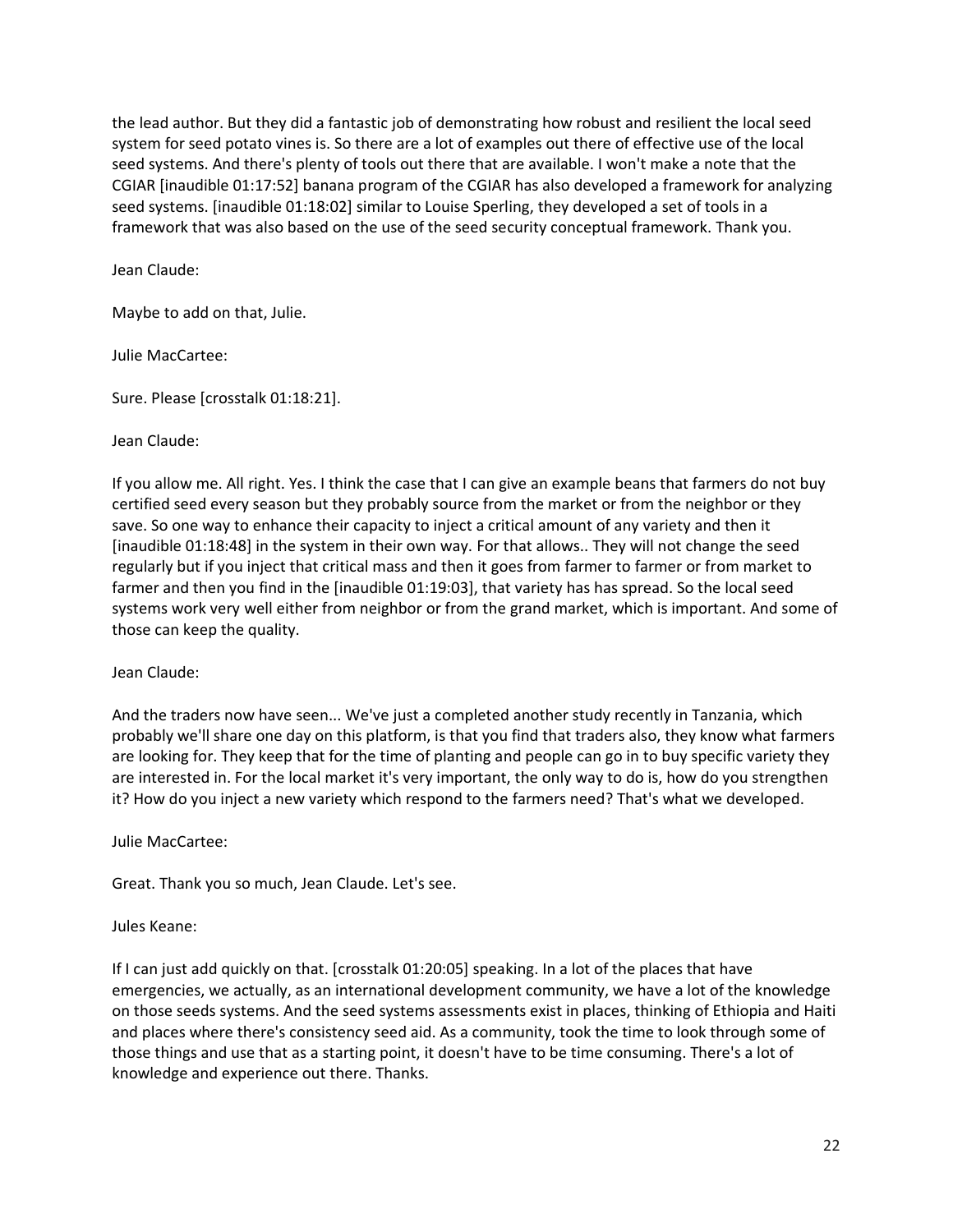#### Julie MacCartee:

Thank you, Jules. Let's see, I have another question. That Steve, I believe you can speak to. Which is from [Ann Kootz 01:21:02], who asked, can you comment on the donor restrictions in sourcing seed and lessons on how to support the informal sector on seed supply given donor requirements?

#### Stephen Walsh:

Thank you for the question. I think it's really important to go back to the individual countries in the existing seed laws in the individual countries. There has been an effort over the last decade to revisit seed laws in different countries but ultimately, all donors respect the sovereignty of countries where they work. And so, the starting point for determining what's acceptable and what's not acceptable is the underlying seed laws in different countries. I can't make an immediate reference to one country or another right now but some countries are much more amenable to the open sale of farmer varieties.

#### Stephen Walsh:

Some countries will allow for farmer varieties even to be... They allow for a special provision for farmer varieties to appear in a national catalog. In other countries, less so. And so I just think it's important to... And this is often not done. It's really important for organizations that are operating in the country to familiarize themselves with the seed law. And it's also really important and it was an oversight in my talk, not to make a reference to the critical importance of the national research programs. They played just such a critical role in helping organizations have an understanding not just the seed law but importantly have the existing crops in varieties that are important to farmers. I made a reference to that in the chat box. Thank you.

#### Julie March:

This is Julie March. I think it's also really critical to open the door as a donor to a wider range of seeds. And I think that what we at OFDA had found was that the state of practice was moving towards things like seed fairs and voucher programs but that if we were requiring certified seed, we really limited serving farmers in the way that they needed to be served. So we worked long and hard to come up with guidance that both ensured that farmers would still get a quality product, right. We have heard tons of horror stories about poor quality seed being distributed late.

#### Julie March:

And that does no good to the farmer and actually does harm. But I think, keeping in mind seed regulations and that element also looking at what crops, what varieties farmers want and where they normally sourced their seed, then allows the donor community to start to think about how to do that within their own guidance and regulations. So, it was a long process on the OFDA side. But I think at the end, giving implementing partners flexibility, ultimately leads to better farmer choice and options. Thank you.

Julie MacCartee: